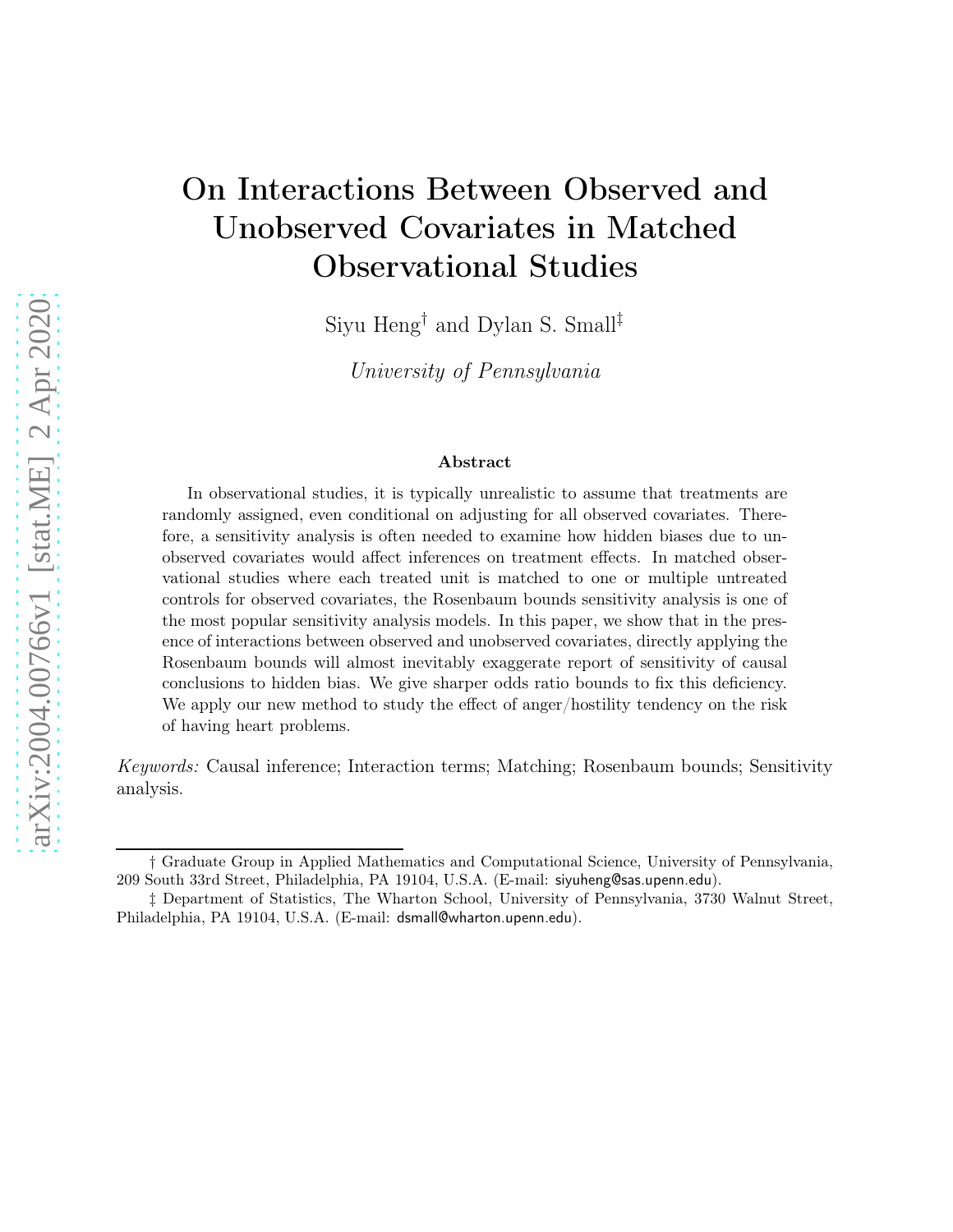#### 1 Introduction

In a randomized experiment, units are randomly assigned to the treatment group or control groups, perhaps by flipping a coin. In contrast, in an observational study, treatments are not randomly assigned to units and differences between the outcomes of the treated and control groups can be a biased estimate of the true treatment effect because of baseline differences between the treated and control groups. Baseline differences that can be captured by observed covariates can often be removed by model-based adjustments or matching. Among these methods, matching has been extensively used as a nonparametric way of adjusting for the observed covariates in observational studies: each treated unit is matched to one or several controls (i.e., untreated units) on baseline observed covariates such that the treated units and controls are similar in measured confounders as they would be under a randomized experiment, and the comparisons are made within these matched sets [\(Rubin, 1973;](#page-19-0) [Rosenbaum](#page-18-0), [2002,](#page-18-0) [2010;](#page-19-1) [Hansen, 2004;](#page-16-0) [Stuart](#page-19-2), [2010](#page-19-2); [Pimentel et al.](#page-18-1), [2015](#page-18-1); [Zubizarreta and Keele, 2017](#page-20-0)).

However, there is typically the concern that some important baseline covariates are unobserved, so that the treatment assignments may not be random within each matched set. A sensitivity analysis asks how a departure from random assignment of treatment would affect the causal conclusion drawn from a primary analysis that assumes the treatment is randomly assigned conditional on the observed covariates. Among various sensitivity analysis models in matched observational studies, the Rosenbaum bounds sensitivity analysis [\(Rosenbaum](#page-18-2), [1987](#page-18-2), [2002](#page-18-0)) is one of the most popular. The Rosenbaum bounds sensitivity analysis introduces a uniform sensitivity parameter  $\Gamma \geq 1$  bounding the ratio of the odds of treatment within each matched set: the more  $\Gamma$  departs from 1, the more the treatment assignment potentially departs from random assignment in each matched set. Then re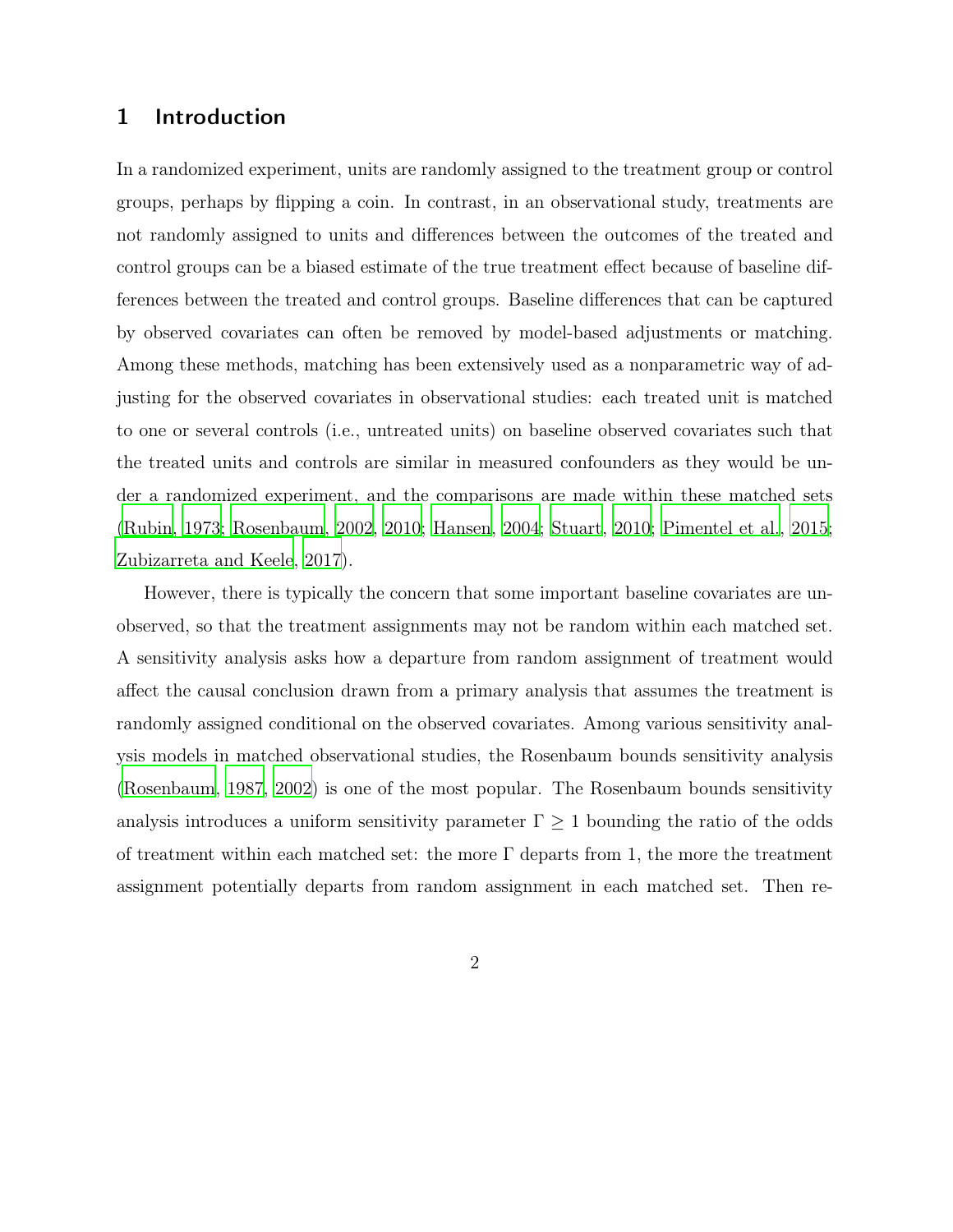searchers typically look at the "worst-case" p-value, which is defined as the largest p-value given the sensitivity parameter  $\Gamma$  over all possible arrangements of unobserved covariates (i.e., unmeasured confounders) [\(Rosenbaum](#page-18-0), [2002,](#page-18-0) Chapter 4). For examples of studies using the Rosenbaum bounds sensitivity analysis, see [Rosenbaum \(2004](#page-19-3)), [Heller et al.](#page-16-1) [\(2009\)](#page-16-1), [Guo and Fraser \(2014\)](#page-16-2) (Section 11.3), [Hsu et al. \(2015\)](#page-17-0), [Imbens and Rubin \(2015\)](#page-17-1) (Section 22.5), [Ertefaie et al. \(2018](#page-15-0)), [Fogarty](#page-16-3) [\(2019\)](#page-16-3), [Karmakar et al. \(2019\)](#page-17-2), and [Zhao](#page-20-1) [\(2019\)](#page-20-1). Many other sensitivity analysis models also build on the Rosenbaum bounds sensitivity analysis (e.g., [Gastwirth et al.](#page-16-4), [1998](#page-16-4); [Ichino et al., 2008;](#page-17-3) [Rosenbaum and Silber](#page-19-4), [2009](#page-19-4); [Nattino and Lu](#page-18-3), [2018;](#page-18-3) [Fogarty and Hasegawa](#page-16-5), [2019](#page-16-5)).

In this article, we show that in the presence of any interactions between the observed and unobserved covariates in the logit model of the treatment assignment probability, the Rosenbaum bounds will almost inevitably be loose for some of the matched sets. Interactions between observed and unobserved covariates commonly exist in observational studies. One such setting is the extensively-studied "gene-environment interaction"  $(G \times E)$ , where two different genotypes respond to environmental variation in different ways [\(Ottman](#page-18-4), [1996](#page-18-4); [Caspi et al., 2002](#page-15-1)). In many studies, such genotypes were not identified, measured, or publicly available, and should be considered as unobserved covariates that can interact with some observed environmental covariates [\(Pérusse and Bouchard](#page-18-5), [1999](#page-18-5)). Directly applying the Rosenbaum bounds sensitivity analysis in such settings can greatly exaggerate the sensitivity of the causal conclusion to hidden bias. To perform a less conservative sensitivity analysis in matched studies, we give sharper odds ratio bounds when there is concern about a possible interaction between an observed covariate and an unobserved covariate. We apply our new result to study the causal effect of anger/hostility tendency on the risk of having heart disease.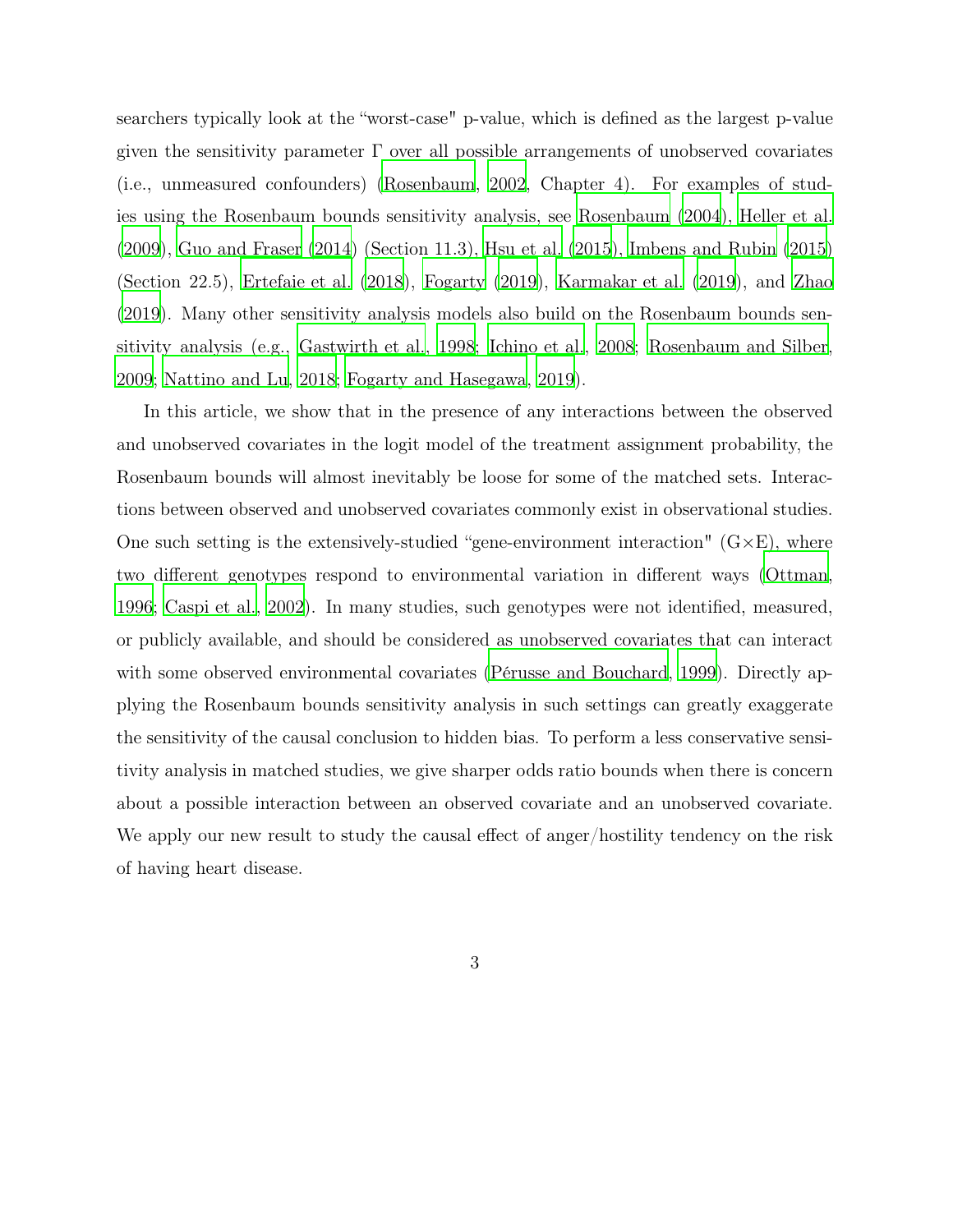### <span id="page-3-0"></span>2 A brief review of the Rosenbaum bounds sensitivity analysis

We consider a matched observational study in which each treated unit is matched to one or more controls. There are I matched sets  $i = 1, \ldots, I$ , and matched set i contains  $n_i$  $(n_i \geq 2)$  units, so  $N = \sum_{i=1}^{I} n_i$  units in total. In each matched set, one unit received treatment and the others received control. Let  $Z_{ij} = 1$  if unit j in matched set i received treatment, otherwise let  $Z_{ij} = 0$ . Therefore, we have  $\sum_{j=1}^{n_i} Z_{ij} = 1$  for all i. Let  $\mathbf{x}_{ij} =$  $(x_{ij(1)},\ldots,x_{ij(K)})^T$  denote the K observed covariates and  $u_{ij}$  an unobserved covariate of unit j in matched set i. The sets are matched for the observed covariates but not for the unobserved covariate, therefore  $\mathbf{x}_{ij} = \mathbf{x}_{ij'}$  for all i, j and j', but possibly  $u_{ij} \neq u_{ij'}$  if  $j \neq j'$  [\(Rosenbaum, 2002\)](#page-18-0). Denote the common observed covariates for units in matched sets *i* as  $\mathbf{x}_i = (x_{i(1)}, \dots, x_{i(K)})^T$ , where  $\mathbf{x}_i = \mathbf{x}_{ij} = \mathbf{x}_{ij'}$  for all *i*, *j*, *j'*. Under the potential outcome framework, if unit j in matched set i received treatment (i.e.,  $Z_{ij} = 1$ ), we observe the potential outcome  $r_{Tij}$ ; otherwise (i.e.,  $Z_{ij} = 0$ ), we observe the potential outcome  $r_{Cij}$ ; see [Neyman \(1923\)](#page-18-6) and [Rubin \(1974](#page-19-5)). Therefore, the observed outcome for each i, j is  $R_{ij} = Z_{ij}r_{Tij} + (1 - Z_{ij})r_{Cij}$ . Denote the collection of observed outcomes as  $\mathbf{R} = (R_{11}, \ldots, R_{In_I})^T$  and the collection of unobserved covariates as  $\mathbf{u} = (u_{11}, \ldots, u_{In_I})^T$ . Write  $\mathcal{F} = \{(r_{Tij}, r_{Cij}, \mathbf{x}_{ij}, u_{ij}), i = 1, \ldots, I, j = 1, \ldots, n_i\}$ , and let  $\mathcal{Z}$  be the set of all possible values of  $\mathbf{Z} = (Z_{11}, \ldots, Z_{In})^T$  where  $\mathbf{Z} \in \mathcal{Z}$  if and only if  $\sum_{j=1}^{n_i} Z_{ij} = 1$  for all *i*. Let  $|A|$  denote the number of elements of a finite set A, and define the indicator function  $1{A} = 1$  if A is true, and  $1{A} = 0$  otherwise. Let  $a \gg b$  denote that a is much greater than b.

Fisher's sharp null hypothesis of no treatment effect asserts that  $H_0: r_{Tij} = r_{Cij}$ , for all i, j. In a randomized experiment, we can assume that  $pr(\mathbf{Z} = \mathbf{z} | \mathcal{F}, \mathcal{Z}) = 1/|\mathcal{Z}| =$  $1/(\prod_{i=1}^{I} n_i)$  for all  $z \in \mathcal{Z}$ . In a stratified randomized experiment with one unit in each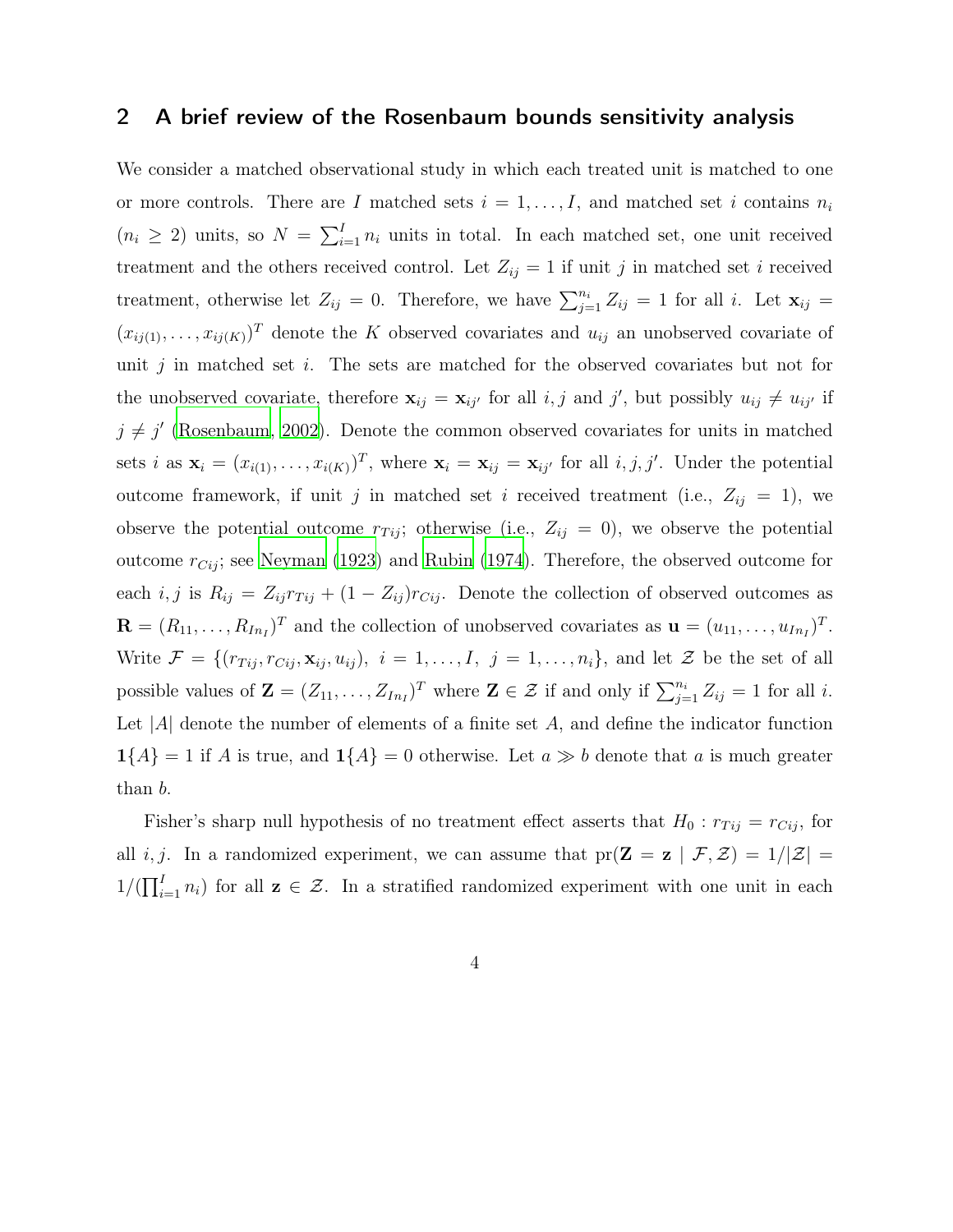matched set being randomly assigned to treatment, the significance level of a test statistic T being greater than or equal to the observed value t can be computed as  $pr(T \geq t)$  $\mathcal{F}, \mathcal{Z}$ ) =  $\sum_{\mathbf{z} \in \mathcal{Z}} \mathbf{1}\{T(\mathbf{z}, \mathbf{R}) \ge t\}$  pr $(\mathbf{Z} = \mathbf{z} \mid \mathcal{F}, \mathcal{Z}) = |\{\mathbf{z} \in \mathcal{Z} : T(\mathbf{z}, \mathbf{R}) \ge t\}|/|\mathcal{Z}|$ .

In an observational study, it is often unrealistic to assume that treatment was randomly assigned, even within a matched set of units with the same observed covariates, due to the possible presence of an unobserved covariate. A sensitivity analysis is therefore needed to determine how departures from random assignment of treatment would affect the causal conclusions drawn from a primary analysis that assumes the treatment is randomly assigned within each matched set. Let  $\pi_{ij} = P(Z_{ij} = 1 | \mathcal{F})$  denote the probability that unit j in matched set i will receive treatment. The Rosenbaum bounds sensitivity analysis considers that two units  $ij$  and  $ij'$  in the same matched set i, with the same observed covariates  $\mathbf{x}_{ij} = \mathbf{x}_{ij'} = \mathbf{x}_i$ , may differ in their chances of receiving the treatment by at most a factor of  $\Gamma \geq 1$ :

<span id="page-4-0"></span>
$$
\Gamma^{-1} \le \frac{\pi_{ij}(1 - \pi_{ij'})}{\pi_{ij'}(1 - \pi_{ij})} \le \Gamma, \quad \text{for all } i, j, j'.
$$
 (1)

Constraint [\(1\)](#page-4-0) is also known as the Rosenbaum bounds [\(DiPrete and Gangl](#page-15-2), [2004](#page-15-2)). It is clear that the more  $\Gamma$  departs from 1, the more the treatment assignment potentially departs from random assignment. In the Rosenbaum bounds sensitivity analysis, people are interested in the "worst-case" (i.e., the largest possible) p-value reported by a test statistic T given its observed value t under constraint  $(1)$ . For a detailed introduction to the Rosenbaum bounds sensitivity analysis, see [Rosenbaum \(2002](#page-18-0)). In practice, researchers gradually increase the sensitivity parameter Γ, report the "worst-case" p-value under each Γ, and find the largest Γ such that the "worst-case" p-value exceeds the prespecified level  $\alpha$ . Such a changepoint  $\Gamma$  is called "sensitivity value" [\(Zhao, 2019\)](#page-20-1) and informs the magnitude of potential hidden bias required to alter the causal conclusion.

For example, in a paired study where  $n_i = 2$  for all i, a commonly used family of test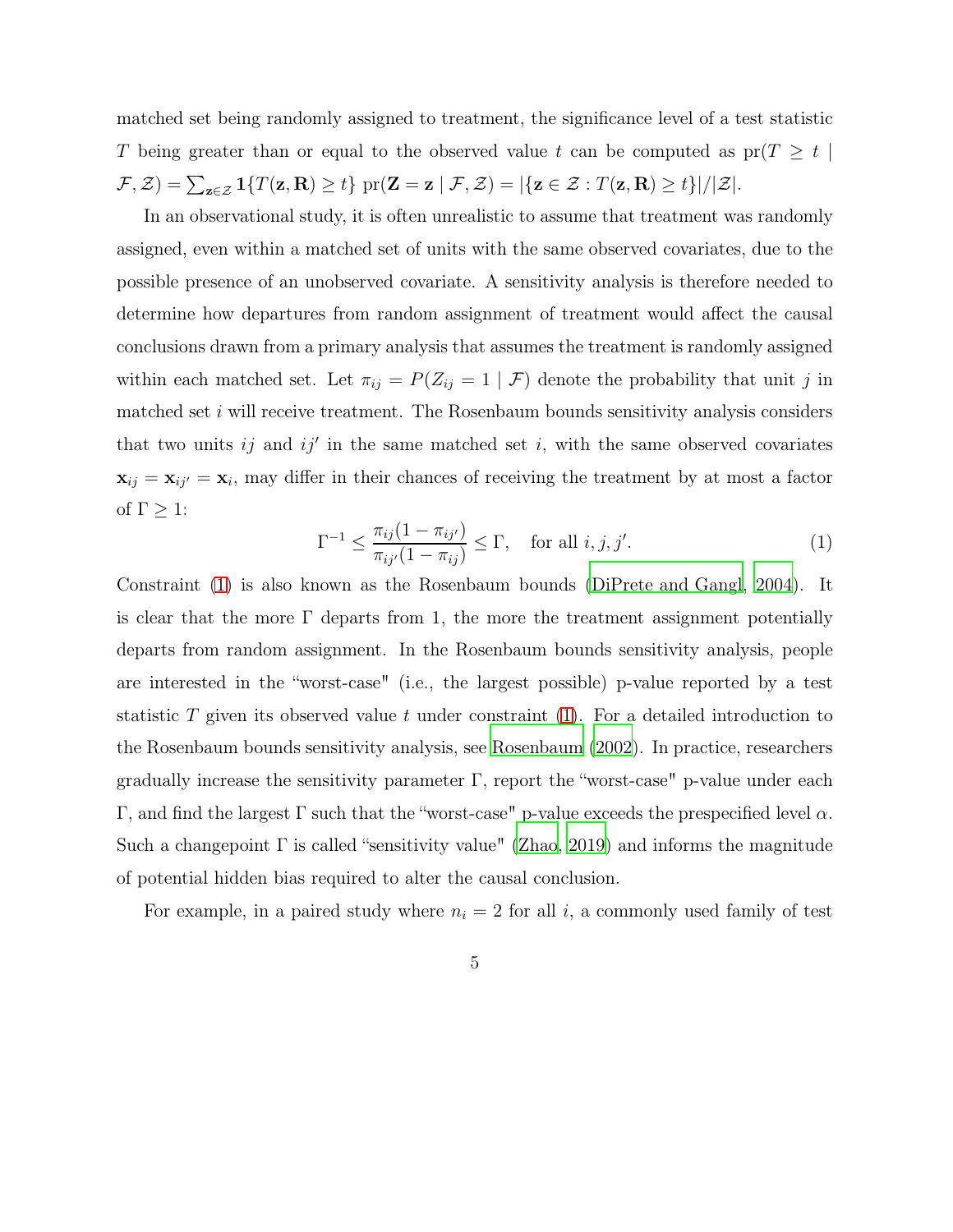statistics are sign-score statistics, including McNemar's test and Wilcoxon's signed rank test. Their general form is  $T_{ss} = \sum_{i=1}^{I} d_i \sum_{j=1}^{2} c_{ij} Z_{ij}$ , where both  $d_i \geq 0$  and  $c_{ij} \in \{0, 1\}$ are functions of **R** and so are fixed under  $H_0$ . When each  $R_{ij}$  is binary, setting  $d_i = 1$  and  $c_{ij} = R_{ij}$  gives McNemar's test. For  $i = 1, ..., I$ , define  $\overline{T}_{\Gamma,i}$  to be independent random variables taking the value 1 with probability  $p_i^+$ <sup>+</sup> and the value 0 with probability  $1 - p_i^+$  $_i^+$ , where  $p_i^+$ <sup>+</sup> equals 0 if  $c_{i1} = c_{i2} = 0$ , equals 1 if  $c_{i1} = c_{i2} = 1$ , and equals  $\Gamma/(1+\Gamma)$  if  $c_{i1} \neq c_{i2}$ . As shown in Section 4.3 in [Rosenbaum \(2002\)](#page-18-0), under the Rosenbaum bounds [\(1\)](#page-4-0), for all t and  $\Gamma \geq 1$ , we have  $pr(T_{ss} \geq t \mid \mathcal{F}, \mathcal{Z}) \leq pr(\sum_{i=1}^{I} \overline{T}_{\Gamma,i} \geq t \mid \mathcal{F}, \mathcal{Z})$ . That is, in the Rosenbaum bounds sensitivity analysis, the "worst-case" p-value under  $\Gamma$  reported by  $T_{ss}$ given t is  $\mathrm{pr}(\sum_{i=1}^I \overline{T}_{\Gamma,i} \geq t \mid \mathcal{F}, \mathcal{Z}).$ 

## 3 The Rosenbaum bounds should be loose in the presence of  $X$ - $U$ interactions

In this section, we consider a general model of the treatment assignment probability  $\pi_{ij}$  in terms of the observed covariates  $\mathbf{x}_{ij}$  and a hypothesized unobserved covariate  $u_{ij}$  allowing for any possible two-way interactions between each  $\mathbf{x}_{ij(k)}$  and  $u_{ij}$  (X-U interactions):

<span id="page-5-0"></span>
$$
\log\left(\frac{\pi_{ij}}{1-\pi_{ij}}\right) = g(\mathbf{x}_{ij}) + \beta^T \mathbf{x}_{ij} \times u_{ij} + \gamma u_{ij}, \quad u_{ij} \in [0,1],
$$
\n(2)

where  $\beta^T \in \mathbb{R}^K$  and  $\gamma \in \mathbb{R}$  are unknown, and  $g(\cdot)$  is an arbitrary unknown function of  $\mathbf{x}_{ij}$ . When  $\beta^T = \mathbf{0}$ , model [\(2\)](#page-5-0) reduces to the original model that motivates the Rosenbaum bounds sensitivity analysis where possible interactions between  $x_{ij}$  and  $u_{ij}$  were ignored [\(Rosenbaum](#page-18-2), [1987](#page-18-2); [Rosenbaum](#page-18-0), [2002,](#page-18-0) Section 4.2). Note that the constraint  $u_{ij} \in [0,1]$  is no more restrictive than assuming a bounded support of  $u_{ij}$  and is only imposed to make the scalar  $\gamma$  more interpretable [\(Rosenbaum, 1987](#page-18-2); [Rosenbaum](#page-18-0), [2002,](#page-18-0) Section 4.2). Under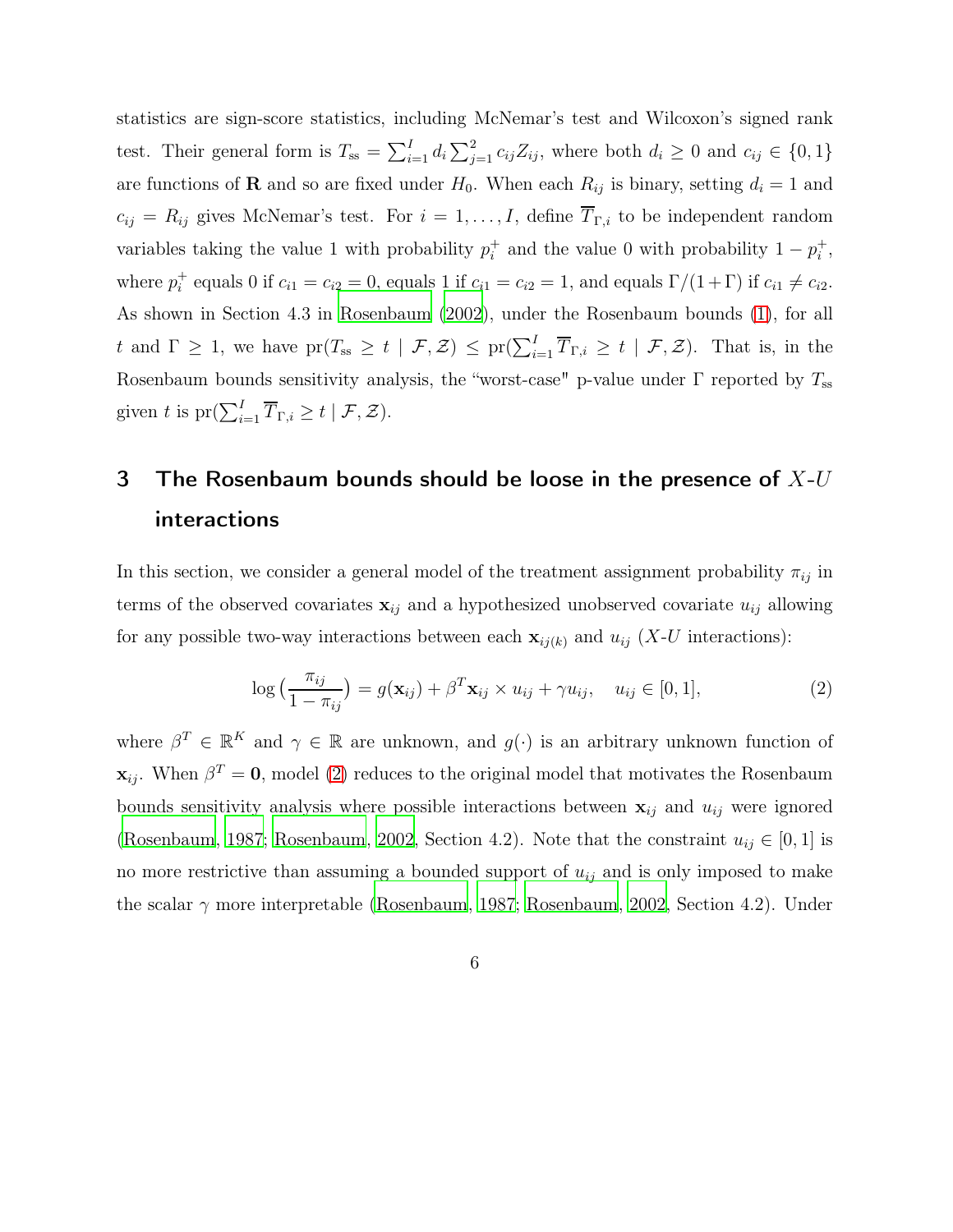[\(2\)](#page-5-0), according to the definition of  $\Gamma$  in the Rosenbaum bounds [\(1\)](#page-4-0), the following equation linking the prespecified sensitivity parameter  $\Gamma$  and the unknown parameters  $(\beta^T, \gamma)$  can be obtained (see the supplementary material for a derivation):

<span id="page-6-0"></span>
$$
\Gamma = \max_{i,j,j'} \frac{\pi_{ij}(1 - \pi_{ij'})}{\pi_{ij'}(1 - \pi_{ij})} \quad \text{subject to } \mathbf{x}_{ij} = \mathbf{x}_{ij'} \text{ and } u_{ij} \in [0, 1] \text{ for all } i, j, j' \n= \max_{i=1,\dots,I} \exp(|\beta^T \mathbf{x}_i + \gamma|).
$$
\n(3)

Note that when  $\beta^T = \mathbf{0}$  and  $\gamma \geq 0$ , equation [\(3\)](#page-6-0) reduces to the commonly used equation  $\Gamma = \exp(\gamma)$  in the Rosenbaum bounds sensitivity analysis. A key insight from equation [\(3\)](#page-6-0) is that, in the presence of X-U interactions, setting the sensitivity parameter  $\Gamma$  not only incorporates our prior belief on the unknown structural parameters  $(\beta^T, \gamma)$ , but also information about the matched observed covariates  $x_i$ ,  $i = 1, \ldots, I$ . The following result claims that the Rosenbaum bounds [\(1\)](#page-4-0) will almost inevitably be conservative if there are any interactions between observed and unobserved covariates.

<span id="page-6-1"></span>**Theorem 1.** Consider the sensitivity parameter  $\Gamma$  defined in the Rosenbaum bounds [\(1\)](#page-4-0). Let  $\Gamma > 1$ , and suppose that there exist two matched sets  $i_1$  and  $i_2$  such that  $\mathbf{x}_{i_1} \neq \pm \mathbf{x}_{i_2}$ . Then we have under model [\(2\)](#page-5-0), there exist some  $\mathbf{x}^* \in \mathbb{R}^K$  and a subset E of  $\mathbb{R}^K$  of Lebesgue measure zero, such that for any  $\beta^T \neq 0$  (i.e., if there exist any interaction terms between  $\mathbf{x}_{ij}$  and  $u_{ij}$ ) and  $\beta^T \notin E$ , the Rosenbaum bounds [\(1\)](#page-4-0) are loose for any matched set i with  $\mathbf{x}_i \neq \pm \mathbf{x}^*$ , in the sense that for any matched set i with  $\mathbf{x}_i \neq \pm \mathbf{x}^*$  there exists some  $\Upsilon_i < \Gamma$ such that  $\Upsilon_i^{-1} \leq {\{\pi_{ij}(1-\pi_{ij'})\}}/{\{\pi_{ij'}(1-\pi_{ij})\}} \leq \Upsilon_i$  for all j, j'.

Proofs of all theorems and corollaries in this article are in the supplementary material. We consider a simple example to illustrate the principle of Theorem [1.](#page-6-1)

**Example 1.** Suppose that there is only one observed covariate  $x_{ij} \in \{0,1\}$ , and also an unobserved covariate  $u_{ij} \in [0,1]$ . Under model [\(2\)](#page-5-0), we have  $\log(\frac{\pi_{ij}}{1-\pi_{ij}}) = g(x_{ij}) + \beta x_{ij} u_{ij} +$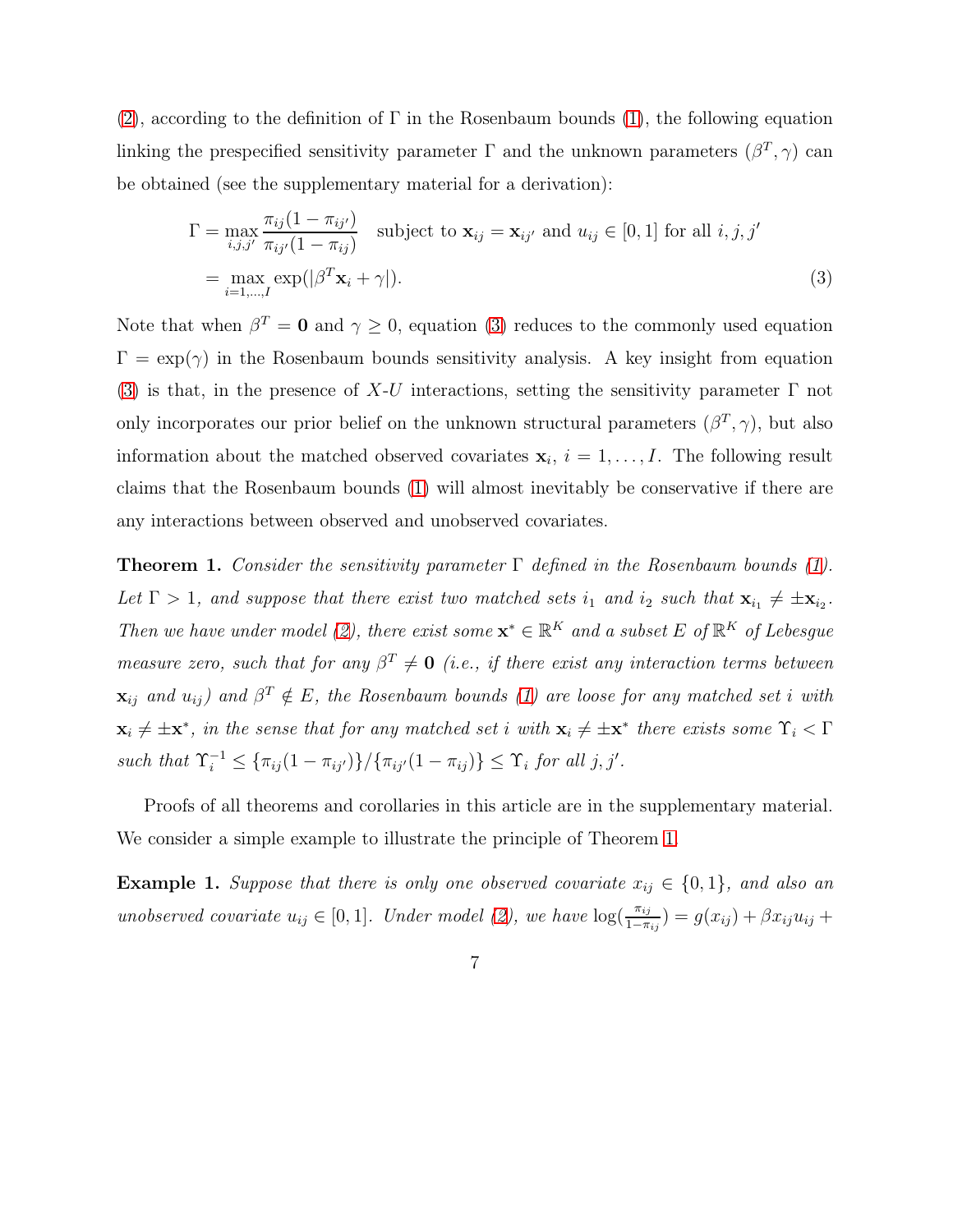$\gamma u_{ij}$ . According to [\(3\)](#page-6-0), we have  $\Gamma = \max\{\exp(|\gamma|), \exp(|\beta + \gamma|)\}\$ . It is clear that if  $\beta \neq 0$  or  $-2\gamma$ , we have  $\exp(|\gamma|) \neq \exp(|\beta + \gamma|)$ . If  $\Gamma = \exp(|\gamma|) > \exp(|\beta + \gamma|)$ , then the Rosenbaum bounds [\(1\)](#page-4-0) are loose for any matched set i with the common observed covariate  $x_i = 1$ . That is, for all matched set i with  $x_i = 1$ , we have

$$
\Gamma^{-1} < \exp(-|\beta + \gamma|) \le \frac{\pi_{ij}(1 - \pi_{ij'})}{\pi_{ij'}(1 - \pi_{ij})} \le \exp(|\beta + \gamma|) < \Gamma, \quad \text{for all } j, j' \text{ and } u_{ij}, u_{ij'} \in [0, 1].
$$

Similarly, if  $\Gamma = \exp(|\beta + \gamma|) > \exp(|\gamma|)$ , the Rosenbaum bounds [\(1\)](#page-4-0) are loose for any matched set i with  $x_i = 0$ . Therefore, when  $\beta \neq 0$ , unless  $\beta \in \{-2\gamma\}$  (a subset of  $\mathbb R$  of Lebesgue measure zero), the Rosenbaum bounds are loose for either all matched sets i with  $x_i = 0$  or all matched sets i with  $x_i = 1$ .

#### <span id="page-7-1"></span>4 Sharper odds ratio bounds accounting for  $X$ -U interactions

In this section, we give new odds ratio bounds that are sharper than the Rosenbaum bounds [\(1\)](#page-4-0) when a researcher is concerned about the possible interaction between a particular observed covariate, say, the kth component  $x_{(k)}$  of the observed covariates vector **x**, and the unobserved covariate u. We consider a sub-model of  $(2)$  which allows for possible interaction term linking  $x_{(k)}$  and u:

<span id="page-7-0"></span>
$$
logit(\pi_{ij}) = log\left(\frac{\pi_{ij}}{1 - \pi_{ij}}\right) = g(\mathbf{x}_{ij}) + \tilde{\beta} \ \tilde{x}_{ij(k)} u_{ij} + \gamma u_{ij}, \quad u_{ij} \in [0, 1],
$$
 (4)

where  $\widetilde{\beta}$ ,  $\gamma \in \mathbb{R}$  are unknown, and  $g(\cdot)$  is an unknown function of  $\mathbf{x}_{ij}$ , and each  $\widetilde{x}_{ij(k)}$  =  $(x_{ij(k)} - \min_{i,j} x_{ij(k)})/(\max_{i,j} x_{ij(k)} - \min_{i,j} x_{ij(k)}) \in [0,1]$  is normalized to make  $\tilde{\beta}$  more interpretable. Again, note that when  $\tilde{\beta} = 0$ , model [\(4\)](#page-7-0) reduces to the original model assuming no interaction terms considered in [Rosenbaum \(1987\)](#page-18-2) to motivate the Rosenbaum bounds sensitivity analysis. In addition to the sensitivity parameter  $\Gamma$  defined in [\(1\)](#page-4-0) which

8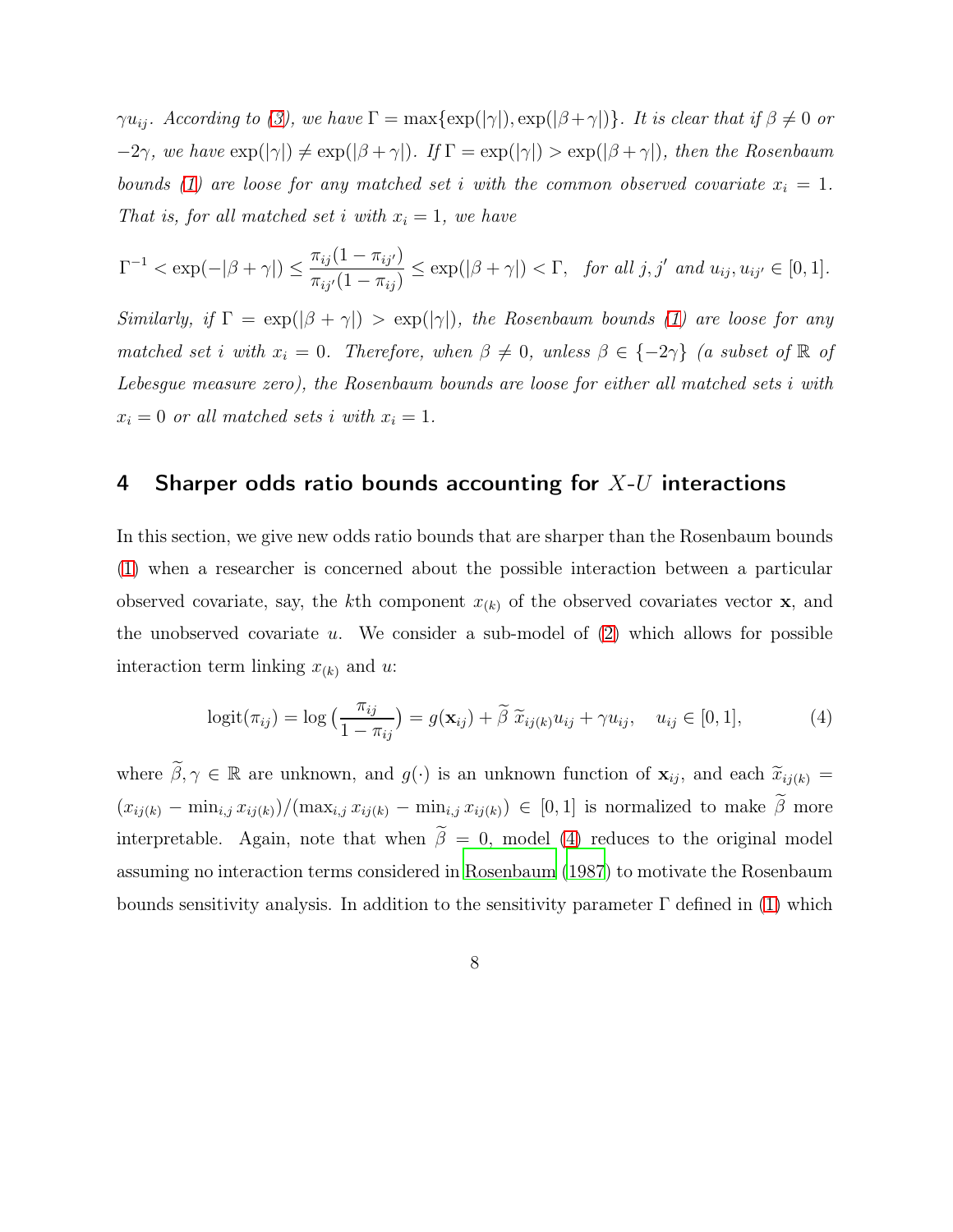quantifies the magnitude of the largest possible bias over all matched sets, when  $\Gamma > 1$ , we introduce another prespecified sensitivity parameter  $\lambda$  under model [\(4\)](#page-7-0) as

<span id="page-8-0"></span>
$$
\lambda = \frac{\frac{\partial \text{logit}(\pi_{ij})}{\partial u_{ij}} \mid x_{ij(k)} = \max_{i,j} x_{ij(k)}}{\frac{\partial \text{logit}(\pi_{ij})}{\partial u_{ij}} \mid x_{ij(k)} = \min_{i,j} x_{ij(k)}} = \frac{\tilde{\beta} + \gamma}{\gamma}, \quad \gamma \neq 0.
$$
\n(5)

The sensitivity parameter  $\lambda$  quantifies how distinct the effects of u on the treatment assignment probability can be under the largest and smallest possible values of  $x_{(k)}$ . Note that when  $\tilde{\beta} = 0$  (i.e., no interaction between  $x_{(k)}$  and u), we have  $\lambda = 1$ . Let  $\tilde{x}_{i(k)}$  denote the normalized common covariate  $x_{i(k)}$  for matched set i, therefore  $\tilde{x}_{i(k)} = \tilde{x}_{ij(k)} = \tilde{x}_{ij'(k)}$ for all  $j, j'$ . Then we have the following sharper odds ratio bounds.

<span id="page-8-2"></span>**Theorem 2.** Consider the sensitivity parameter  $\Gamma$  defined in the Rosenbaum bounds [\(1\)](#page-4-0) with  $\Gamma > 1$ . Under model [\(4\)](#page-7-0) which allows for possible interaction between the observed covariate  $x_{(k)}$  and the unobserved covariate u, consider the sensitivity parameter  $\lambda$  defined in [\(5\)](#page-8-0). Then we have

<span id="page-8-1"></span>
$$
\Gamma_{\lambda,i}^{-1} \le \frac{\pi_{ij}(1 - \pi_{ij'})}{\pi_{ij'}(1 - \pi_{ij})} \le \Gamma_{\lambda,i} \text{ for all } i, j, j', \text{ where } \Gamma_{\lambda,i} = \begin{cases} \Gamma^{|(\lambda - 1)\tilde{x}_{i(k)} + 1|} & \text{if } |\lambda| \le 1, \\ \Gamma^{|(1 - \lambda^{-1})\tilde{x}_{i(k)} + \lambda^{-1}|} & \text{if } |\lambda| > 1. \end{cases} \tag{6}
$$

We have  $1 \leq \Gamma_{\lambda,i} \leq \Gamma$  for all i, and the equality  $\Gamma_{\lambda,i} = \Gamma$  holds for matched set i if and only if at least one of the following three conditions holds: (a)  $\lambda = 1$ ; (b)  $|\lambda| \le 1$  and  $x_{i(k)} = \min_i x_{i(k)}$ ; (c)  $|\lambda| \ge 1$  and  $x_{i(k)} = \max_i x_{i(k)}$ . The bounds [\(6\)](#page-8-1) are sharp in the sense that for all  $i, j, j'$ , there exist  $u_{ij}, u_{ij'} \in [0, 1]$  such that  $\{\pi_{ij}(1 - \pi_{ij'})\}/\{\pi_{ij'}(1 - \pi_{ij})\} = \Gamma_{\lambda,i}$ .

A key feature of the sharper odds ratio bounds in Theorem [2](#page-8-2) is that they incorporate the information of the observed covariates among the matched samples, which is ignored by the Rosenbaum bounds [\(1\)](#page-4-0).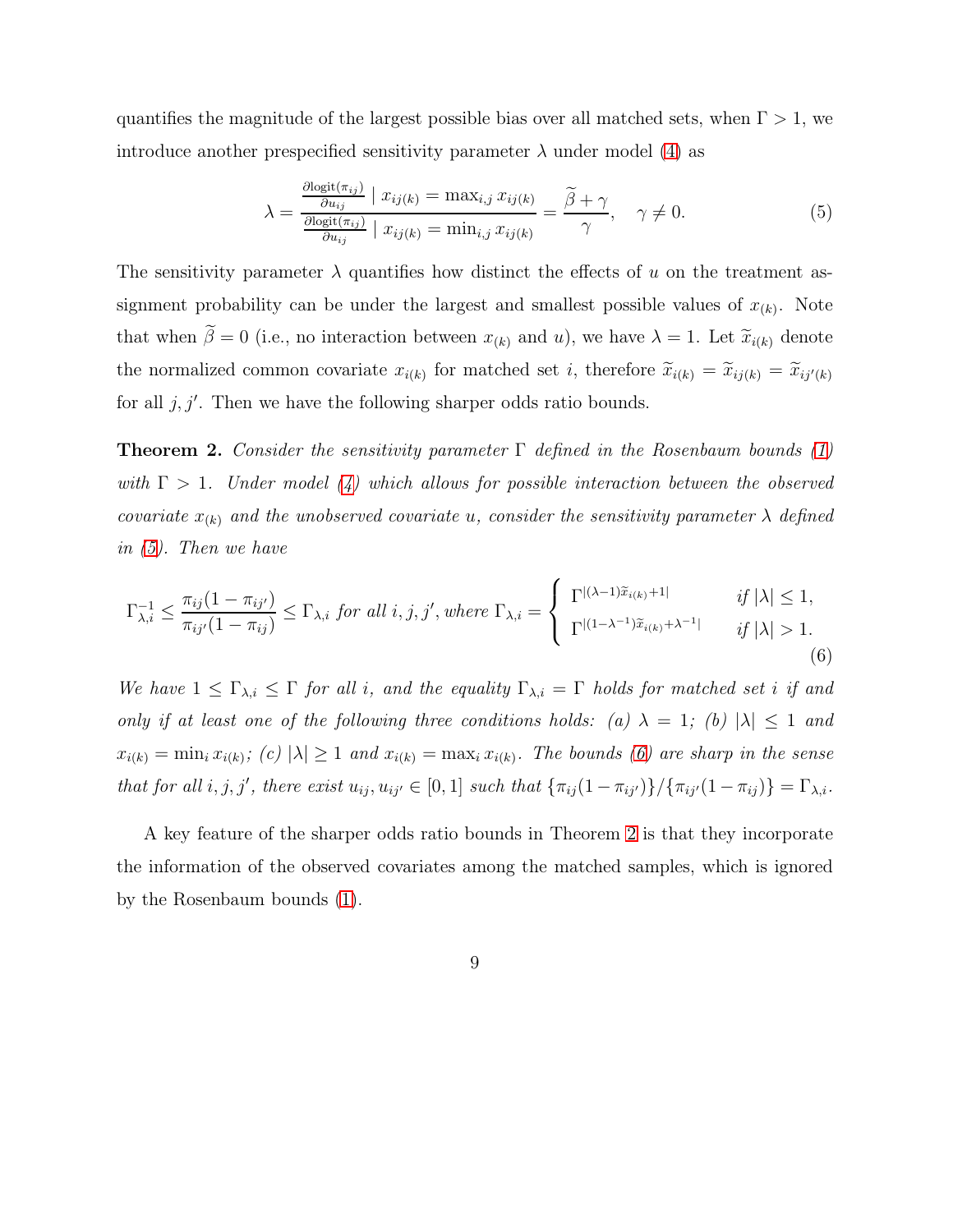If the observed covariate  $x_{(k)} \in \{0,1\}$  is a binary (dummy) variable, the sensitivity parameter  $\lambda$  as defined in [\(5\)](#page-8-0) reduces to

$$
\lambda = \frac{\frac{\partial \text{logit}(\pi_{ij})}{\partial u_{ij}} \mid x_{ij(k)} = 1}{\frac{\partial \text{logit}(\pi_{ij})}{\partial u_{ij}} \mid x_{ij(k)} = 0} = \frac{\widetilde{\beta} + \gamma}{\gamma}, \quad \gamma \neq 0.
$$

That is, the sensitivity parameter  $\lambda$  is simply the ratio of the effect of u on the logit of the treatment assignment probability (denoted as  $\partial\logit/\partial u$ ) conditional on  $x_{(k)} = 1$  to that conditional on  $x_{(k)} = 0$ . Theorem [2](#page-8-2) implies the following sharper odds ratio bounds when  $x_{(k)}$  is binary.

<span id="page-9-0"></span>Corollary 1. Under the same setting as that in Theorem [2,](#page-8-2) if the observed covariate  $x_{(k)} \in \{0,1\}$  is a binary (dummy) variable, we have:

- 1. If  $|\lambda| = 1$ , then the Rosenbaum bounds [\(1\)](#page-4-0) are sharp for all matched sets, in the sense that for all i, j, j', there exist some  $u_{ij}, u_{ij'} \in [0,1]$  such that  $\{\pi_{ij}(1-\pi_{ij'})\}/\{\pi_{ij'}(1-\pi_{ij'})\}$  $\pi_{ij}$ } =  $\Gamma$ .
- 2. If  $|\lambda|$  < 1, then the Rosenbaum bounds [\(1\)](#page-4-0) are sharp for all matched sets i with  $x_{i(k)} = 0$ . While for all matched sets i with  $x_{i(k)} = 1$ , the Rosenbaum bounds [\(1\)](#page-4-0) can be improved with: for all i, j, j' with  $x_{i(k)} = 1$ , we have  $\Gamma^{-|\lambda|} \leq {\pi_{ij}(1 - \pi_{ij'})}/ {\pi_{ij'}(1 - \pi_{ij'})}$  $\pi_{ij}$ )  $\} \leq \Gamma^{|\lambda|}$ .
- 3. If  $|\lambda| > 1$ , then the Rosenbaum bounds [\(1\)](#page-4-0) are sharp for all matched sets i with  $x_{i(k)} = 1$ . While for all matched sets i with  $x_{i(k)} = 0$ , the Rosenbaum bounds [\(1\)](#page-4-0) can be improved with: for all  $i, j, j'$  with  $x_{i(k)} = 0$ , we have  $\Gamma^{-1/|\lambda|} \leq {\pi_{ij}(1 - \pi_{ij'})}/ {\pi_{ij'}(1 - \pi_{ij'})}$  $\pi_{ij}$ )  $\leq \Gamma^{1/|\lambda|}$ .

Corollary [1](#page-9-0) implies that in the binary covariate case, the sign of the sensitivity parameter  $\lambda$  does not matter in a sensitivity analysis. It also implies that in this case the more  $|\lambda|$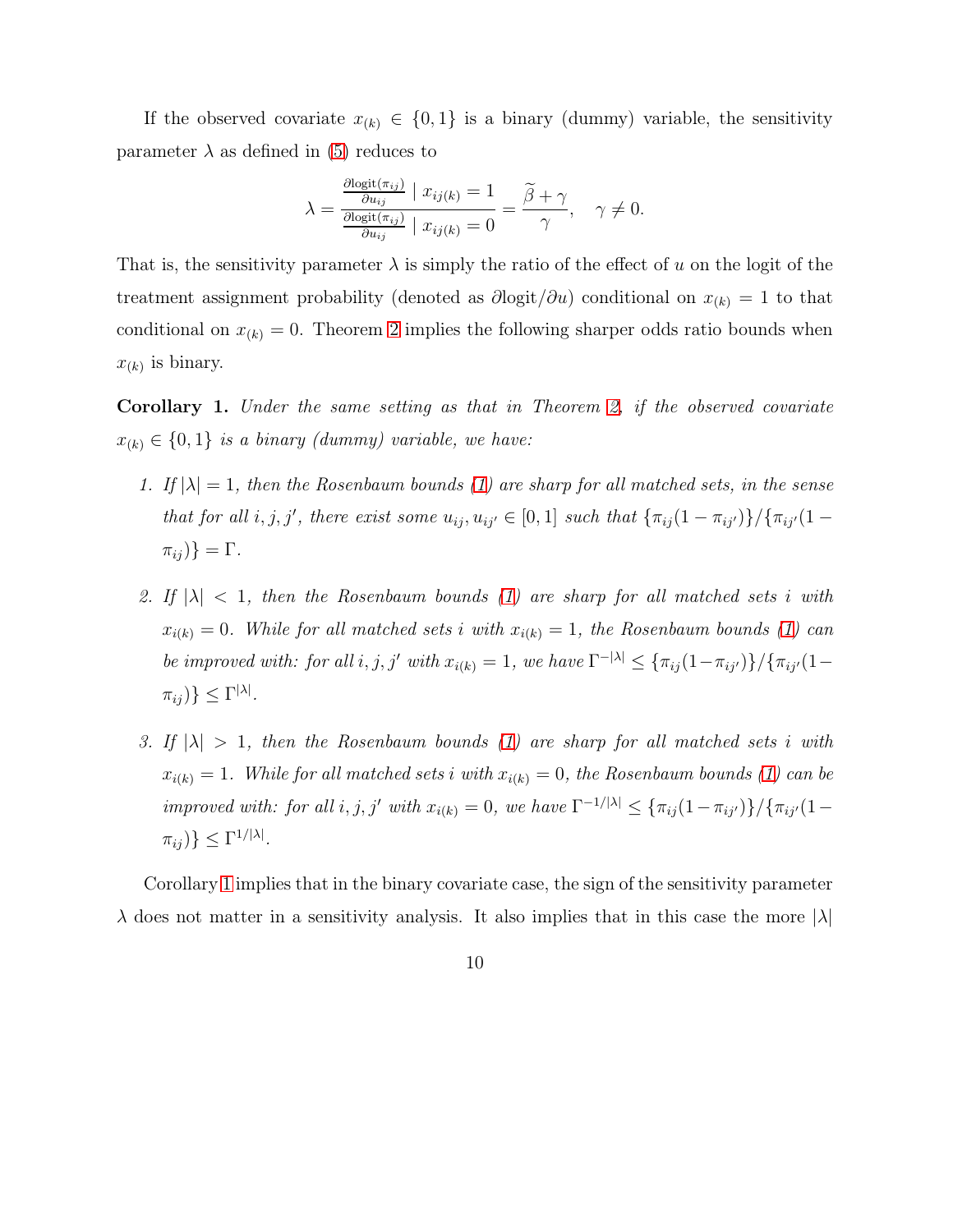departs from 1, the less the treatment assignments can potentially depart from random assignments within some matched sets. When  $|\lambda| = 1$  $|\lambda| = 1$ , the bounds in Corollary 1 reduce to the Rosenbaum bounds [\(1\)](#page-4-0).

As we have shown, performing a sensitivity analysis with the sharper odds ratio bounds in Theorem [2](#page-8-2) should be less conservative than directly applying the Rosenbaum bounds sensitivity analysis, and can be easily implemented as Theorem [2](#page-8-2) can be directly embedded in many of the previous results in the Rosenbaum bounds sensitivity analysis. For example, the following result shows how applying Theorem [2](#page-8-2) to perform a sensitivity analysis with a sign-score statistic  $T_{ss}$  can result in a less conservative "worst-case" p-value than the one reported by directly applying the Rosenbaum bounds sensitivity analysis with  $T_{ss}$ .

<span id="page-10-0"></span>Corollary 2. Let  $T_{ss} = \sum_{i=1}^{I} d_i \sum_{j=1}^{2} c_{ij} Z_{ij}$  be a sign-score statistic as introduced in Sec-tion [2.](#page-3-0) Consider testing Fisher's sharp null of no treatment effect  $H_0$ , and the sensitivity parameters  $\Gamma$  defined in the Rosenbaum bounds [\(1\)](#page-4-0) and  $\lambda$  defined in [\(5\)](#page-8-0) under model [\(4\)](#page-7-0). Define  $\Gamma_{\lambda,i}$  as in Theorem [2](#page-8-2) and  $\overline{T}_{\Gamma,i}$  as in Section [2.](#page-3-0) For  $i=1,\ldots,I$ , define  $\widetilde{T}_{\Gamma,\lambda,i}$  to be independent random variables taking the value 1 with probability  $\widetilde{p}_{\lambda,i}$  and the value 0 with probability  $1 - \widetilde{p}_{\lambda,i}$ , where  $\widetilde{p}_{\lambda,i}$  equals 0 if  $c_{i1} = c_{i2} = 0$ , equals 1 if  $c_{i1} = c_{i2} = 1$ , and equals  $\Gamma_{\lambda,i}/(1+\Gamma_{\lambda,i})$  if  $c_{i1} \neq c_{i2}$ . Then for all t and any fixed  $\Gamma > 1$  and  $\lambda \in \mathbb{R}$ , we have  $pr(T_{ss} \geq t \mid \mathcal{F}, \mathcal{Z}) \leq pr(\sum_{i=1}^{I} \widetilde{T}_{\Gamma, \lambda, i} \geq t \mid \mathcal{F}, \mathcal{Z})$  for any  $\mathbf{u} \in [0, 1]^N$ , and we have  $pr(\sum_{i=1}^{I} \widetilde{T}_{\Gamma,\lambda,i} \geq t \mid \mathcal{F}, \mathcal{Z}) \leq pr(\sum_{i=1}^{I} \overline{T}_{\Gamma,i} \geq t \mid \mathcal{F}, \mathcal{Z}).$ 

## <span id="page-10-1"></span>5 Application to the effect of anger/hostility tendency on heart problems

Type A behavior is characterized by hostility, intense ambition, competitive "drive," constant preoccupation with deadlines, and a sense of time urgency [\(Rosenman et al., 1976\)](#page-19-6).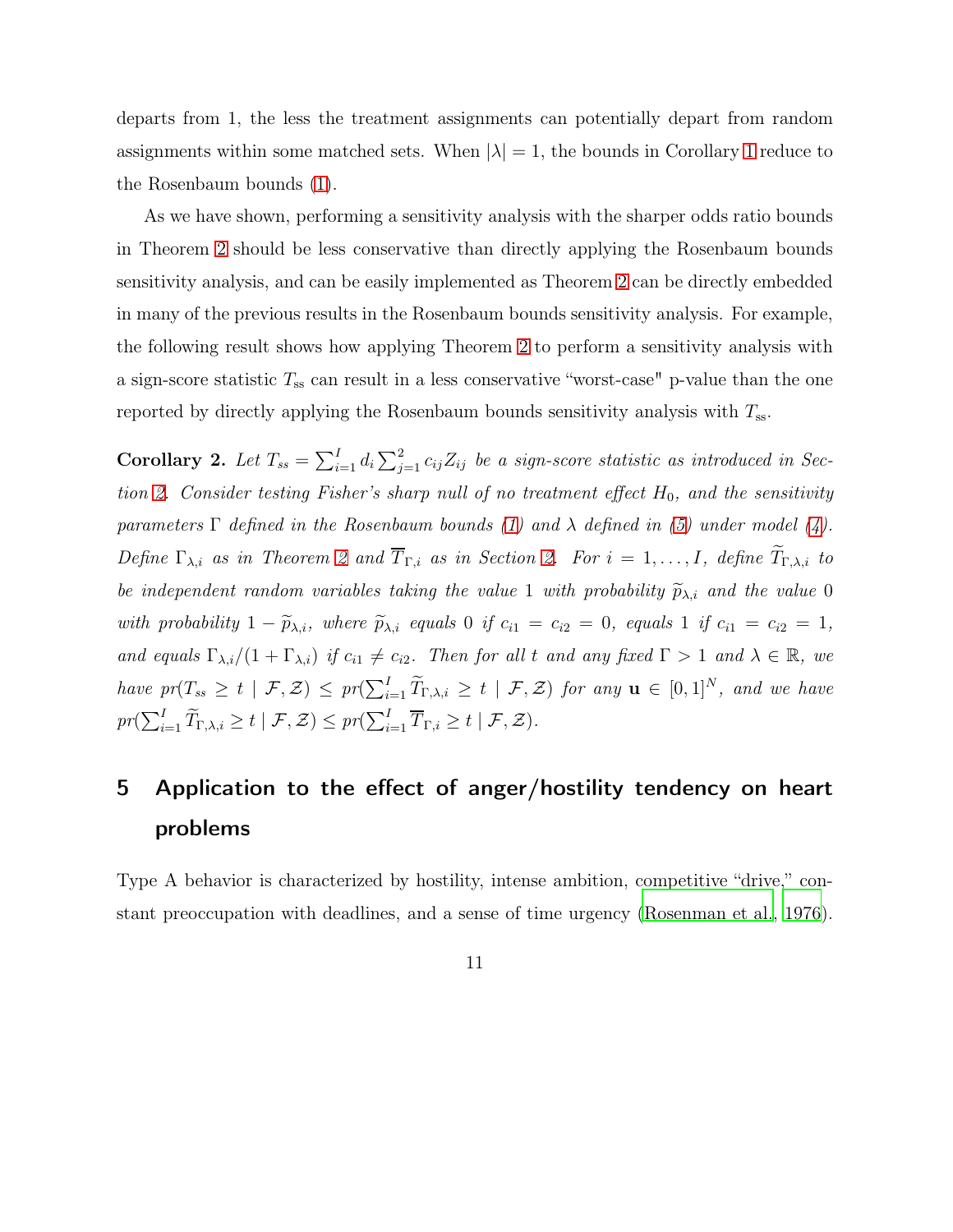Early research data suggested type A behavior was related to heart problems but the original findings have not been supported by subsequent research [\(Myrtek](#page-18-7), [2001\)](#page-18-7). Some researchers have turned their focus to whether tending to be angry and hostile – one of the specific aspects of type A personality – could cause heart problems [\(Chida and Steptoe](#page-15-3), [2009](#page-15-3)). To study this, we consider data among males from the Wisconsin Longitudinal Study, a long-term study of a random sample of individuals graduated from Wisconsin high schools in 1957 [\(Herd et al., 2014](#page-16-6)). We define a binary indicator of tending to be angry/hostile (i.e., treated) if the respondent said on the 1992-1993 survey (when respondents were approximately 53) that in the last week there were three or more days on which the respondent felt angry or hostile for several hours and 0 (i.e., control) if there were no such day in the last week. We compare high anger/hostility tendency to low anger/hostility tendency and exclude middle levels of anger/hostility tendency because making the treated and control groups sharply differ in dose increases the insensitivity of a study to hidden bias [\(Rosenbaum](#page-19-3), [2004\)](#page-19-3). We take the outcome (heart problem indicator) to be 1 if the respondent reported having had a heart attack, coronary heart disease, or other heart problems in the 2003-2005 survey, and 0 otherwise. We pair match each treated individual with a control on the following cardiovascular disease risk factors [\(Kawachi et al.](#page-17-4), [1996\)](#page-17-4): age, educational attainment, body mass indicator, drinking alcohol or not, smoking regularly or not, and childhood maltreatment indicator. The childhood maltreatment indicator is 1 if the respondent reported any childhood physical or sexual abuse, and 0 otherwise. Childhood maltreatment has been found to be associated with both anger/hostility tendency [\(Carver et al., 2014](#page-15-4)) and heart problems [\(Korkeila et al.](#page-17-5), [2010\)](#page-17-5), and therefore is a confounder that needs to be controlled for. We discarded all the records with missing outcomes or covariates, and use optimal matching [\(Rosenbaum](#page-19-1), [2010](#page-19-1), Chapter 8) to match each treated with a control for the six baseline observed covariates, leaving 54 matched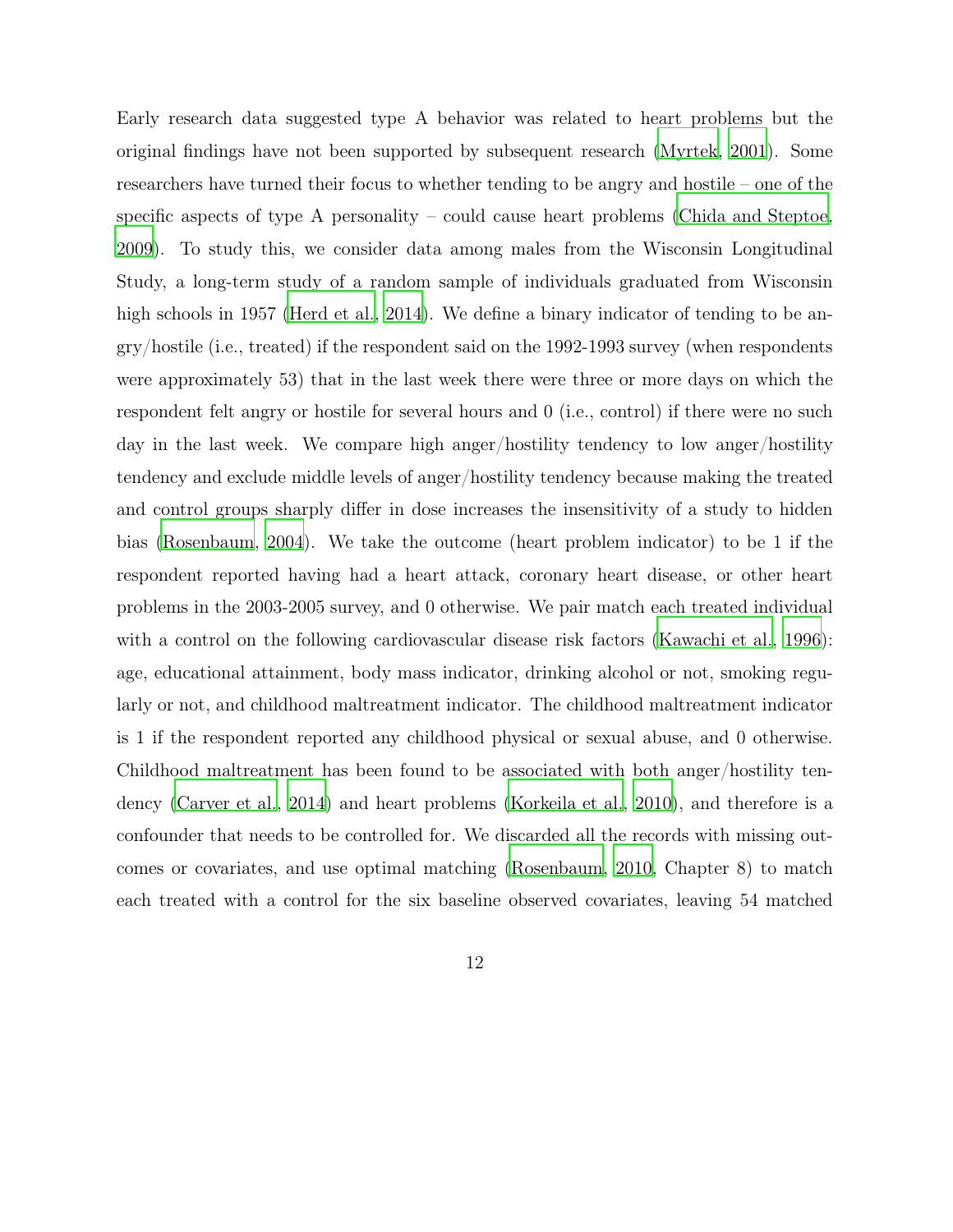pairs. The absolute standardized differences (i.e., difference in means divided by the pooled standard deviation) between the treated and control groups are less than 0.1 for all the six baseline observed covariates, with the smoking indicator and childhood maltreatment indicator exactly matched between the treated unit and control within each matched pair, indicating good balance [\(Rosenbaum, 2010,](#page-19-1) Chapter 9).

Another covariate we are concerned about as a confounder is the genotype monoamine oxidase A (MAOA) which has been found to be associated with both aggressive behavior [\(McDermott et al., 2009\)](#page-18-8) and heart disease [\(Kaludercic et al.](#page-17-6), [2011\)](#page-17-6). The genetic data of the Wisconsin Longitudinal Study is not publicly available, therefore here we treat MAOA genotype as an unobserved covariate. We denote the unobserved MAOA genotype indicator (i.e., the u in model [\(4\)](#page-7-0)) to be 1 if the individual has low-activity MAOA genotype (MAOA-L), and 0 if high-activity MAOA genotype (MAOA-H). According to a controlled experiment done in [McDermott et al. \(2009\)](#page-18-8), individuals with MAOA-L are more likely to show aggression, suggesting  $\gamma > 0$  in model [\(4\)](#page-7-0). Childhood maltreatment has been shown to significantly interact with MAOA genotype to confer risk for aggressive behavior: maltreated children with MAOA-L are more likely to develop violent behavior or show hostility [\(Caspi et al., 2002;](#page-15-1) [Byrd and Manuck](#page-15-5), [2014\)](#page-15-5), suggesting that the coefficient of the interaction term  $\tilde{\beta}$  in model [\(4\)](#page-7-0) is greater than 0 and that the sensitivity parameter  $\lambda = (\tilde{\beta} + \gamma)/\gamma > 1$ . While setting a precise range for  $\lambda$  needs further empirical study, some related studies suggest that  $\lambda \gg 1$ . For example, according to Figure 2A in [Caspi et al.](#page-15-1) [\(2002\)](#page-15-1), among severely maltreated (during childhood) males, the logit of probability of conducting disorder among these with MAOA-L is much greater than that among those with MAOA-H. In contrast, among non-maltreated males, these two logits are extremely close. Therefore, if we treat the conducting disorder indicator as a proxy for the anger/hostility tendency indicator, results from [Caspi et al. \(2002](#page-15-1)) suggest that  $\partial$ logit/ $\partial u$  if maltreated is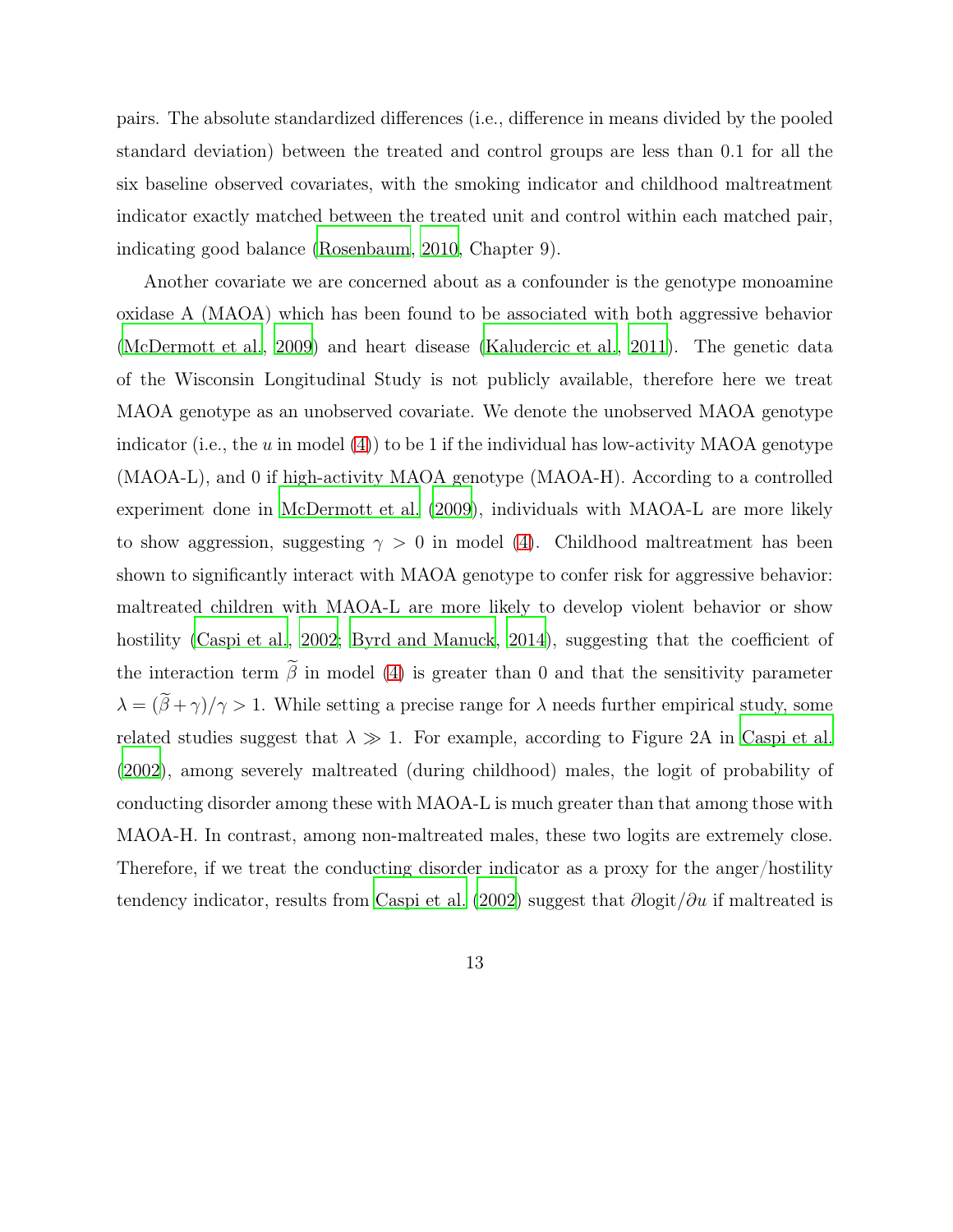<span id="page-13-0"></span>much greater than that if non-maltreated (i.e.,  $\tilde{\beta} + \gamma \gg \gamma$ ), implying  $\lambda \gg 1$ .

Table 1: The "worst-case" p-values reported by McNemar's test under various  $\Gamma$  and  $\lambda$ .

|                   | $ \lambda =\frac{1}{8}$ |       | $ \lambda  = \frac{1}{4}$ $ \lambda  = \frac{1}{2}$ | $ \lambda  = 1$ $ \lambda  = 2$ |       | $ \lambda =4$ | $ \lambda =8$ |
|-------------------|-------------------------|-------|-----------------------------------------------------|---------------------------------|-------|---------------|---------------|
| $\Gamma = 1.31$   | 0.037                   | 0.039 | 0.042                                               | 0.050                           | 0.033 | 0.027         | 0.024         |
| $\Gamma = 1.37$   | 0.043                   | 0.045 | 0.050                                               | 0.060                           | 0.038 | 0.030         | 0.026         |
| $\Gamma = 1.42$   | 0.048                   | 0.050 | 0.056                                               | 0.068                           | 0.042 | 0.032         | 0.028         |
| $\Gamma = 1.44$   | 0.050                   | 0.052 | 0.058                                               | 0.072                           | 0.043 | 0.033         | 0.028         |
| $\Gamma = 1.52$   | 0.058                   | 0.061 | 0.069                                               | 0.087                           | 0.050 | 0.036         | 0.031         |
| $\Gamma = 1.81$   | 0.090                   | 0.098 | 0.114                                               | 0.150                           | 0.076 | 0.050         | 0.040         |
| $\Gamma = 2.11$   | 0.127                   | 0.140 | 0.166                                               | 0.223                           | 0.105 | 0.065         | 0.050         |
| Sensitivity value | 1.44                    | 1.42  | 1.37                                                | 1.31                            | 1.52  | 1.81          | 2.11          |

We use Corollary [2](#page-10-0) to calculate the "worst-case" p-values  $\text{pr}(\sum_{i=1}^{I} \widetilde{T}_{\Gamma,\lambda,i} \geq t \mid \mathcal{F}, \mathcal{Z})$ reported by McNemar's test under various  $\Gamma$  and  $\lambda$ , where  $\lambda$  quantifies the possible interaction between the childhood maltreatment indicator and MAOA genotype; see Table [1.](#page-13-0) We also report corresponding sensitivity values under various  $\lambda$ . Note that when  $|\lambda| = 1$ , the "worst-case" p-values are the same as those reported by the Rosenbaum bounds sensitivity analysis. As discussed above, we are particularly concerned about the cases with  $\lambda > 1$ . From Table [1,](#page-13-0) we can see that through applying the sharper odds ratio bounds developed in Section [4,](#page-7-1) the "worst-case" p-values are much less conservative than those reported by directly applying the Rosenbaum bounds sensitivity analysis, especially when  $\lambda$  is much greater than 1 (i.e., there is a significant  $X-U$  interaction), making a sensitivity analysis significantly more insensitive to hidden bias caused by the potential unobserved covariate. Therefore, for this particular data set, directly applying the Rosenbaum bounds sensitivity analysis can only detect a significant treatment effect up to a moderate magnitude of hid-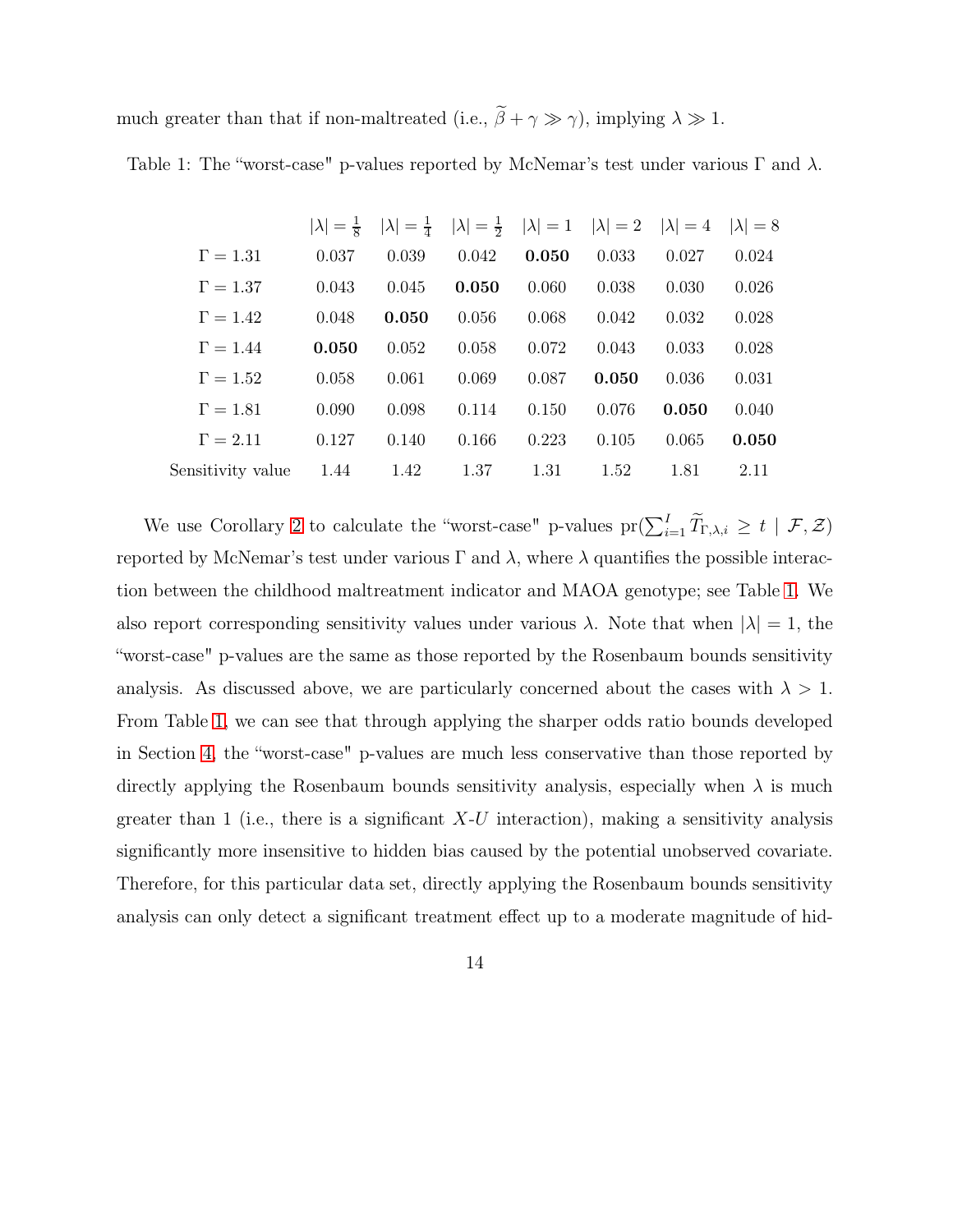den bias (i.e.,  $\Gamma = 1.31$ ). In contrast, applying our sharper odds ratio bounds to perform a sensitivity analysis allows the researcher to detect a significant treatment effect when there is a significant X-U interaction, say,  $\lambda \geq 2$ , up to a significantly larger magnitude of hidden bias,  $\Gamma = 1.52$ . According to [Rosenbaum and Silber \(2009](#page-19-4)), a bias of  $\Gamma = 1.5$  is nontrivial as it corresponds to an unobserved covariate that doubles the odds of treatment and increases the odds of a positive treated-minus-control difference in observed outcomes by a factor of 4.

## 6 Discussion

There is an extensive literature on making the studies using the Rosenbaum bounds sensitivity analysis more insensitive to hidden bias due to some unobserved covariate. However, most of the literature has focused on developing some novel testing procedures or study designs in a sensitivity analysis (e.g., [Rosenbaum, 2004,](#page-19-3) [2012](#page-19-7); [Heller et al.](#page-16-1), [2009](#page-16-1); [Baiocchi et al.](#page-15-6), [2010](#page-15-6); [Zhang et al., 2011;](#page-19-8) [Hsu et al., 2015](#page-17-0); [Fogarty and Small, 2016](#page-16-7); [Lee et al.,](#page-17-7) [2018](#page-17-7); [Karmakar et al., 2019;](#page-17-2) [Zhao, 2019;](#page-20-1) [Cohen et al., 2020\)](#page-15-7). In this work, we instead turn to showing that the Rosenbaum bounds [\(1\)](#page-4-0) should be loose under some settings, and therefore in some cases the Rosenbaum bounds sensitivity analysis can be improved through deriving sharper odds ratio bounds than the Rosenbaum bounds [\(1\)](#page-4-0). We hope that this work would stimulate future studies on improving the Rosenbaum bounds [\(1\)](#page-4-0) through incorporating the expert knowledge on the features of the potential unobserved covariate (as illustrated in Section [5\)](#page-10-1) under various settings.

### Supplementary material

The web-based supplementary material includes proofs of all theorems and corollaries.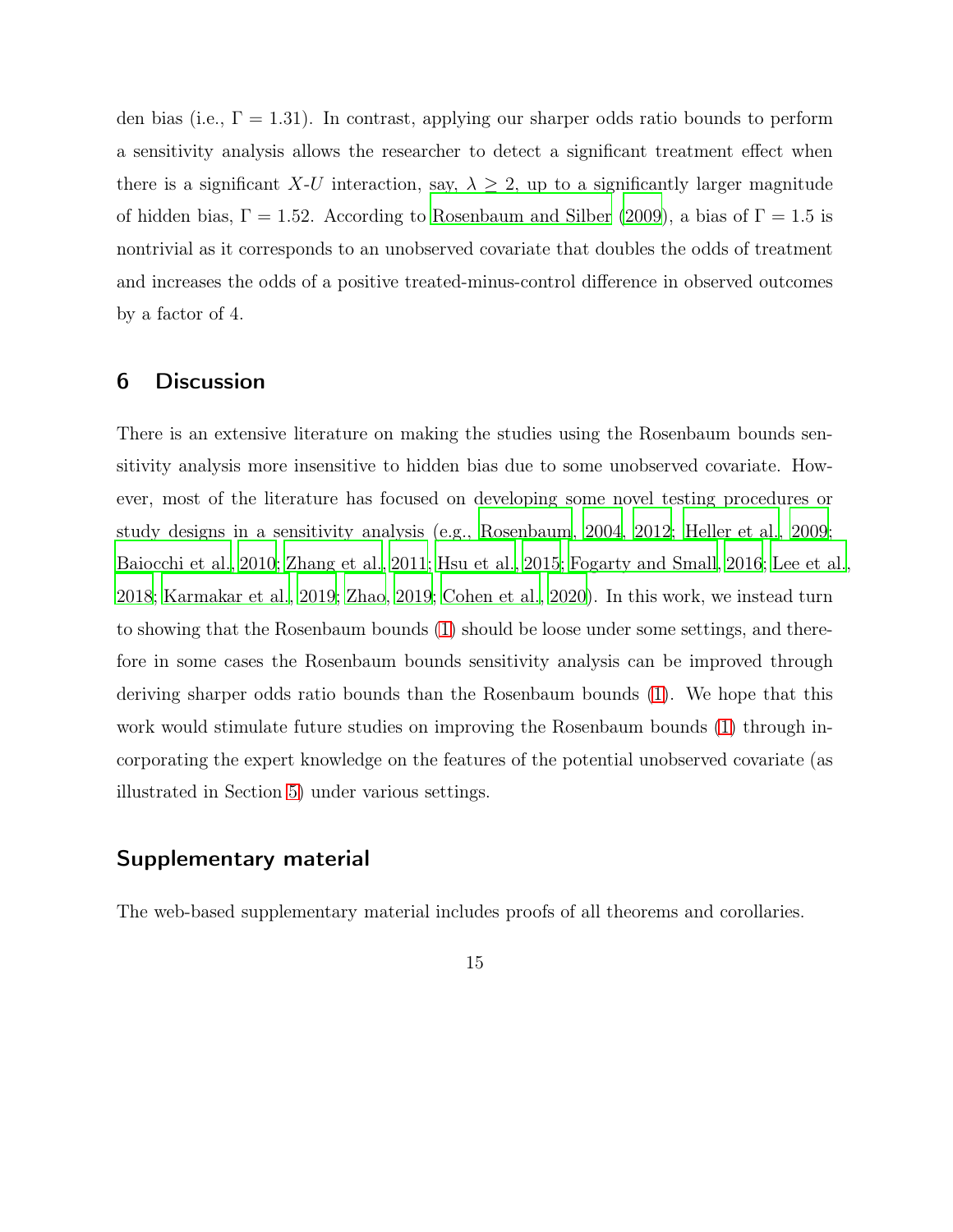## **References**

- <span id="page-15-6"></span>Baiocchi, M., Small, D. S., Lorch, S., and Rosenbaum, P. R. (2010). Building a stronger instrument in an observational study of perinatal care for premature infants. Journal of the American Statistical Association, 105(492):1285–1296.
- <span id="page-15-5"></span>Byrd, A. L. and Manuck, S. B. (2014). Maoa, childhood maltreatment, and antisocial behavior: meta-analysis of a gene-environment interaction. *Biological psychiatry*, 75(1):9– 17.
- <span id="page-15-4"></span>Carver, C. S., Johnson, S. L., McCullough, M. E., Forster, D. E., and Joormann, J. (2014). Adulthood personality correlates of childhood adversity. Frontiers in psychology, 5:1357.
- <span id="page-15-1"></span>Caspi, A., McClay, J., Moffitt, T. E., Mill, J., Martin, J., Craig, I. W., Taylor, A., and Poulton, R. (2002). Role of genotype in the cycle of violence in maltreated children. Science, 297(5582):851–854.
- <span id="page-15-3"></span>Chida, Y. and Steptoe, A. (2009). The association of anger and hostility with future coronary heart disease: a meta-analytic review of prospective evidence. Journal of the American college of cardiology, 53(11):936–946.
- <span id="page-15-7"></span>Cohen, P. L., Olson, M. A., and Fogarty, C. B. (2020). Multivariate one-sided testing in matched observational studies as an adversarial game. Biometrika, to appear.
- <span id="page-15-2"></span>DiPrete, T. A. and Gangl, M. (2004). 7. Assessing bias in the estimation of causal effects: Rosenbaum bounds on matching estimators and instrumental variables estimation with imperfect instruments. Sociological methodology, 34(1):271–310.
- <span id="page-15-0"></span>Ertefaie, A., Small, D. S., and Rosenbaum, P. R. (2018). Quantitative evaluation of the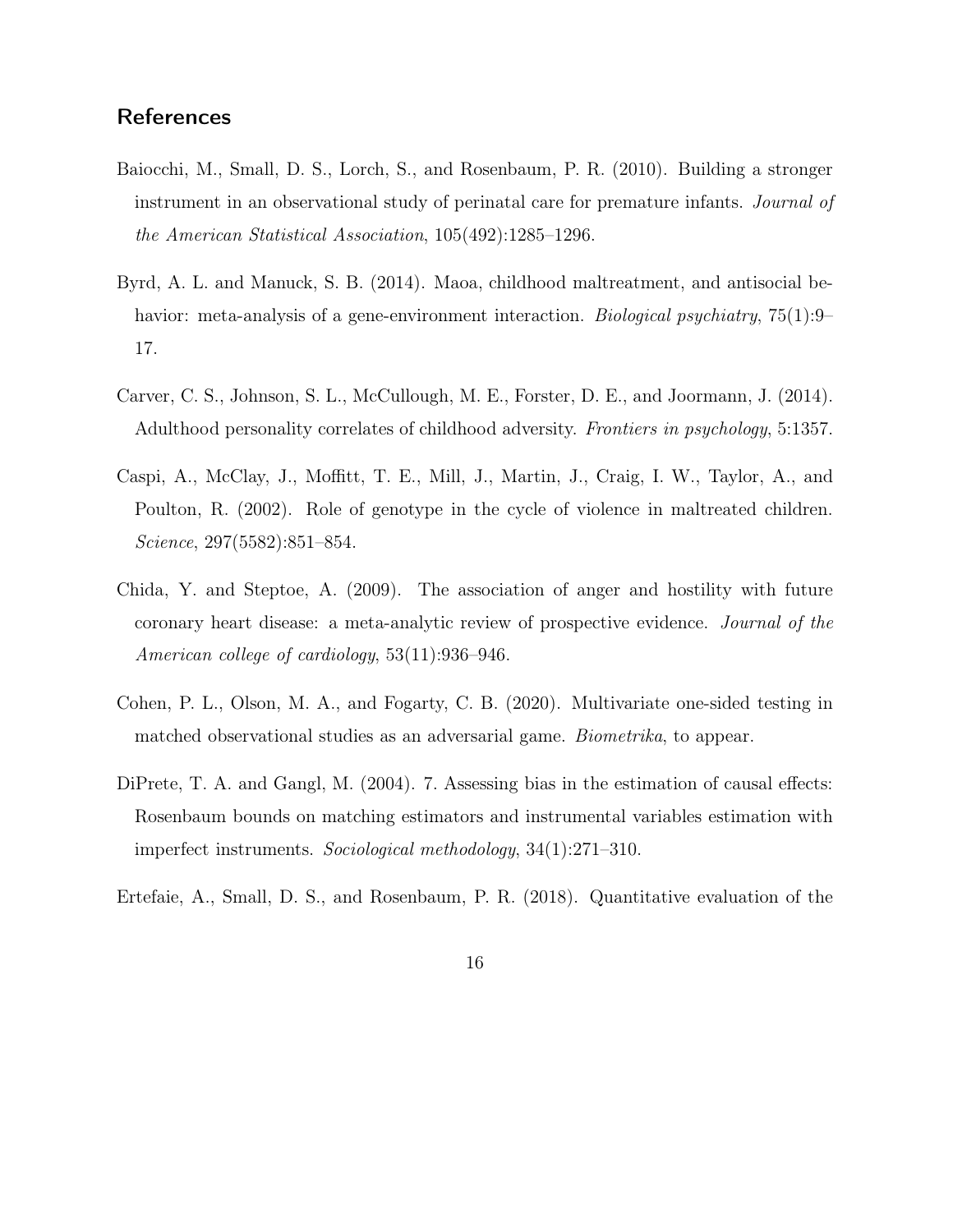trade-off of strengthened instruments and sample size in observational studies. Journal of the American Statistical Association, 113(523):1122–1134.

- <span id="page-16-3"></span>Fogarty, C. B. (2019). Studentized sensitivity analysis for the sample average treatment effect in paired observational studies. Journal of the American Statistical Association, pages 1–13.
- <span id="page-16-5"></span>Fogarty, C. B. and Hasegawa, R. B. (2019). Extended sensitivity analysis for heterogeneous unmeasured confounding with an application to sibling studies of returns to education. The Annals of Applied Statistics, 13(2):767–796.
- <span id="page-16-7"></span>Fogarty, C. B. and Small, D. S. (2016). Sensitivity analysis for multiple comparisons in matched observational studies through quadratically constrained linear programming. Journal of the American Statistical Association, 111(516):1820–1830.
- <span id="page-16-4"></span>Gastwirth, J. L., Krieger, A. M., and Rosenbaum, P. R. (1998). Dual and simultaneous sensitivity analysis for matched pairs. Biometrika, 85(4):907–920.
- <span id="page-16-2"></span>Guo, S. and Fraser, M. W. (2014). Propensity score analysis: Statistical methods and applications, volume 11. SAGE publications.
- <span id="page-16-0"></span>Hansen, B. B. (2004). Full matching in an observational study of coaching for the sat. Journal of the American Statistical Association, 99(467):609–618.
- <span id="page-16-1"></span>Heller, R., Rosenbaum, P. R., and Small, D. S. (2009). Split samples and design sensitivity in observational studies. Journal of the American Statistical Association, 104(487):1090– 1101.
- <span id="page-16-6"></span>Herd, P., Carr, D., and Roan, C. (2014). Cohort profile: Wisconsin longitudinal study (wls). International journal of epidemiology,  $43(1):34-41$ .
	- 17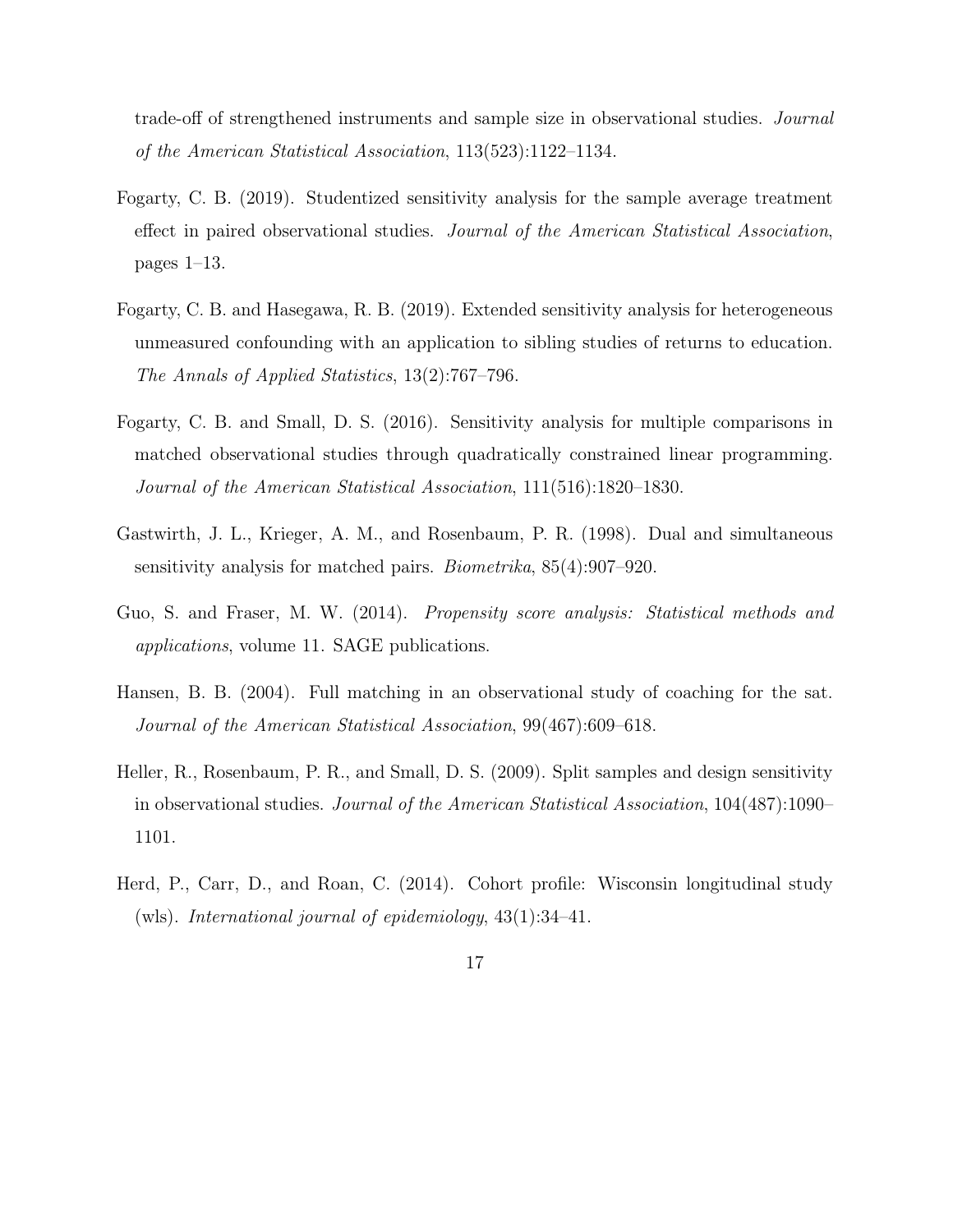- <span id="page-17-0"></span>Hsu, J. Y., Zubizarreta, J. R., Small, D. S., and Rosenbaum, P. R. (2015). Strong control of the familywise error rate in observational studies that discover effect modification by exploratory methods. Biometrika, 102(4):767–782.
- <span id="page-17-3"></span>Ichino, A., Mealli, F., and Nannicini, T. (2008). From temporary help jobs to permanent employment: what can we learn from matching estimators and their sensitivity? *Journal* of applied econometrics, 23(3):305–327.
- <span id="page-17-1"></span>Imbens, G. W. and Rubin, D. B. (2015). Causal inference in statistics, social, and biomedical sciences. Cambridge University Press.
- <span id="page-17-6"></span>Kaludercic, N., Carpi, A., Menabò, R., Di Lisa, F., and Paolocci, N. (2011). Monoamine oxidases (mao) in the pathogenesis of heart failure and ischemia/reperfusion injury. Biochimica et Biophysica Acta (BBA)-Molecular Cell Research, 1813(7):1323–1332.
- <span id="page-17-2"></span>Karmakar, B., French, B., and Small, D. (2019). Integrating the evidence from evidence factors in observational studies. Biometrika, 106(2):353–367.
- <span id="page-17-4"></span>Kawachi, I., Sparrow, D., Spiro III, A., Vokonas, P., and Weiss, S. T. (1996). A prospective study of anger and coronary heart disease: the normative aging study. Circulation, 94(9):2090–2095.
- <span id="page-17-5"></span>Korkeila, J., Vahtera, J., Korkeila, K., Kivimäki, M., Sumanen, M., Koskenvuo, K., and Koskenvuo, M. (2010). Childhood adversities as predictors of incident coronary heart disease and cerebrovascular disease. Heart, 96(4):298–303.
- <span id="page-17-7"></span>Lee, K., Small, D. S., and Rosenbaum, P. R. (2018). A powerful approach to the study of moderate effect modification in observational studies. Biometrics, 74(4):1161–1170.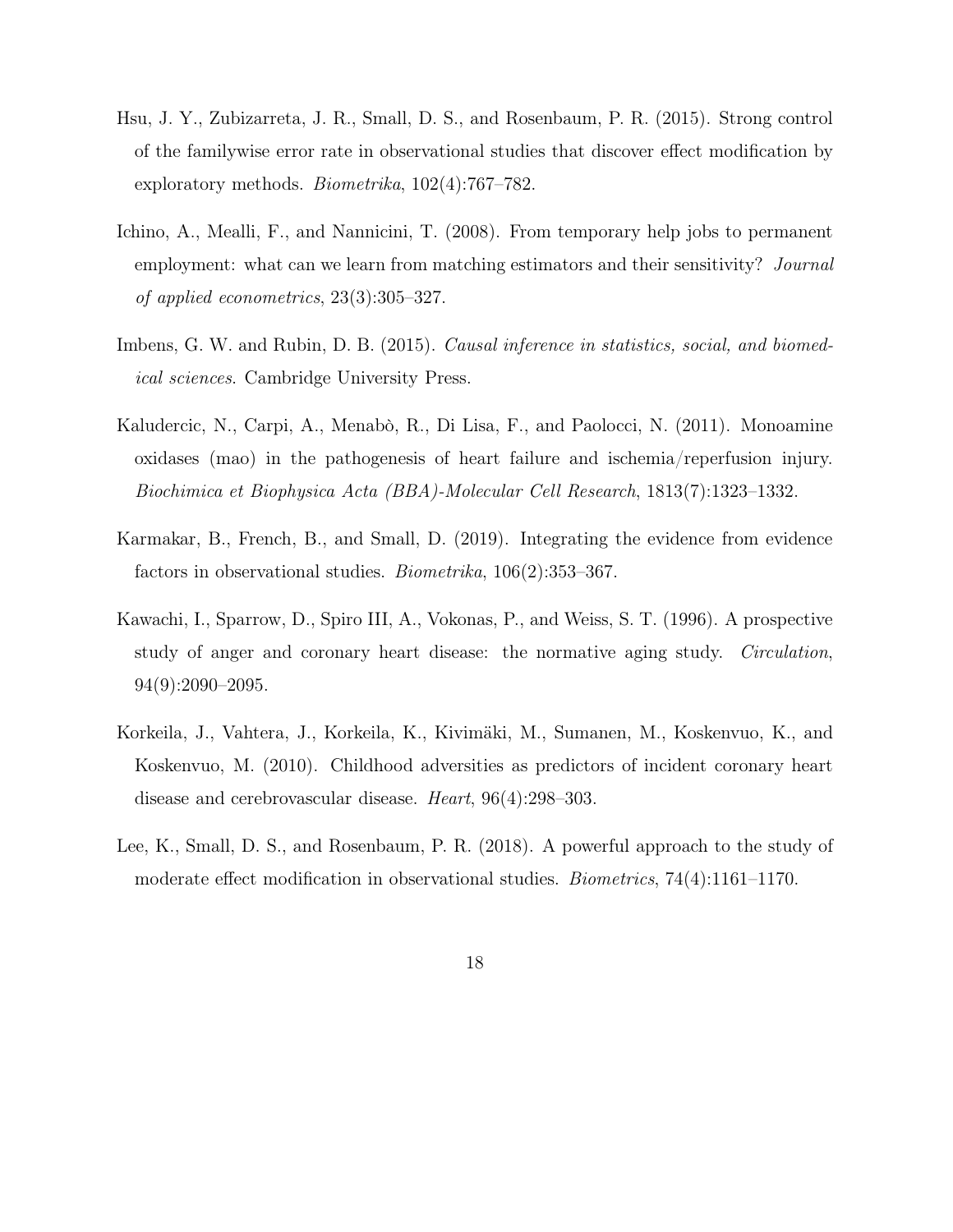- <span id="page-18-8"></span>McDermott, R., Tingley, D., Cowden, J., Frazzetto, G., and Johnson, D. D. (2009). Monoamine oxidase a gene (maoa) predicts behavioral aggression following provocation. Proceedings of the National Academy of Sciences, 106(7):2118–2123.
- <span id="page-18-7"></span>Myrtek, M. (2001). Meta-analyses of prospective studies on coronary heart disease, type a personality, and hostility. International journal of cardiology, 79(2-3):245–251.
- <span id="page-18-3"></span>Nattino, G. and Lu, B. (2018). Model assisted sensitivity analyses for hidden bias with binary outcomes. Biometrics, 74(4):1141–1149.
- <span id="page-18-6"></span>Neyman, J. S. (1923). On the application of probability theory to agricultural experiments. essay on principles. section 9. (translated and edited by D. M. Dabrowska and T. P. Speed). Statistical Science, (1990) 5:465–480.
- <span id="page-18-4"></span>Ottman, R. (1996). Gene–environment interaction: definitions and study designs. Preventive medicine, 25(6):764.
- <span id="page-18-5"></span>Pérusse, L. and Bouchard, C. (1999). Genotype-environment interaction in human obesity/discussion. Nutrition Reviews, 57(5):S31.
- <span id="page-18-1"></span>Pimentel, S. D., Kelz, R. R., Silber, J. H., and Rosenbaum, P. R. (2015). Large, sparse optimal matching with refined covariate balance in an observational study of the health outcomes produced by new surgeons. Journal of the American Statistical Association, 110(510):515–527.
- <span id="page-18-2"></span>Rosenbaum, P. R. (1987). Sensitivity analysis for certain permutation inferences in matched observational studies. Biometrika, 74:13–26.
- <span id="page-18-0"></span>Rosenbaum, P. R. (2002). Observational Studies. Springer.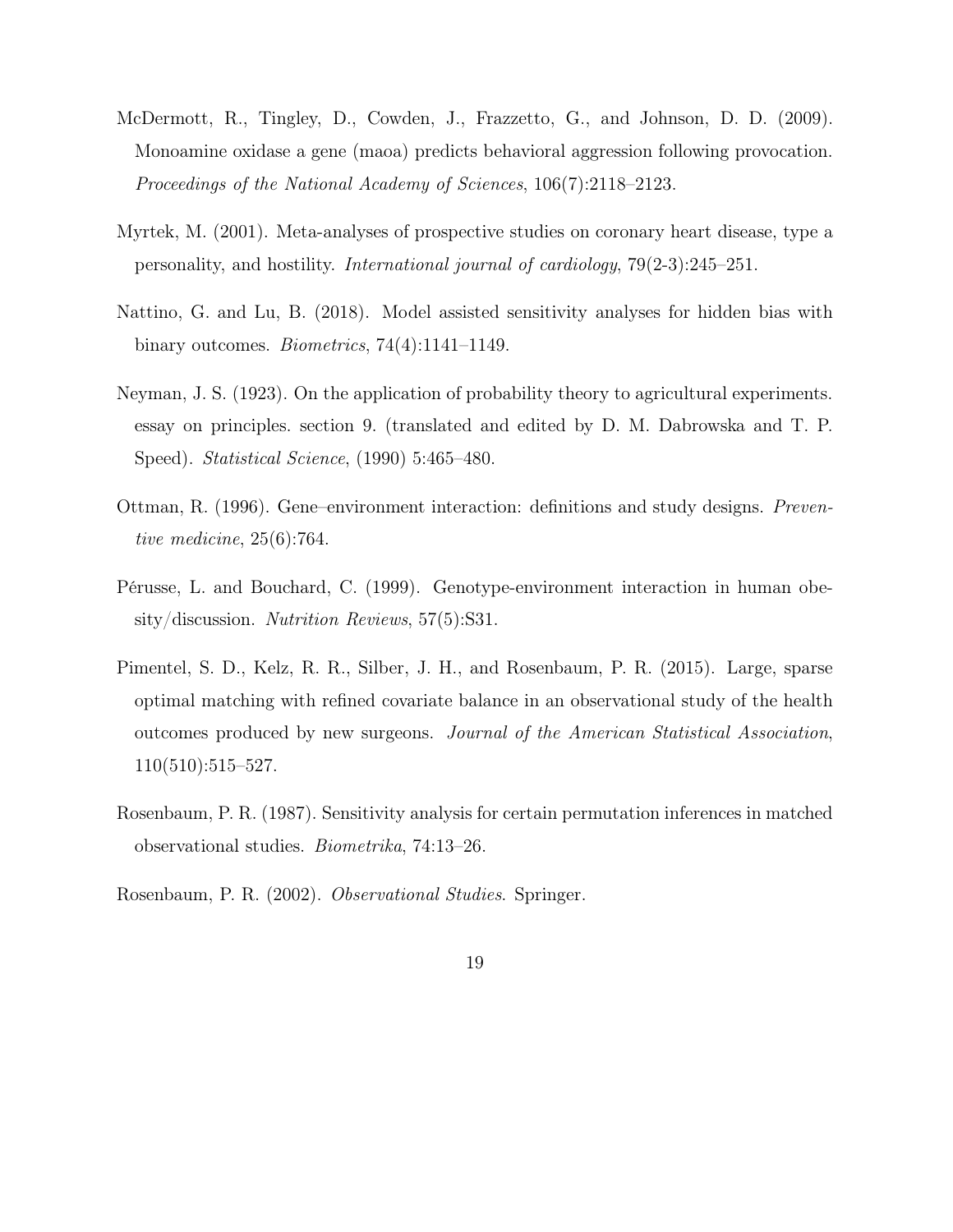- <span id="page-19-3"></span>Rosenbaum, P. R. (2004). Design sensitivity in observational studies. Biometrika, 91(1):153–164.
- <span id="page-19-1"></span>Rosenbaum, P. R. (2010). Design of observational studies. Springer.
- <span id="page-19-7"></span>Rosenbaum, P. R. (2012). Testing one hypothesis twice in observational studies. Biometrika, 99(4):763–774.
- <span id="page-19-4"></span>Rosenbaum, P. R. and Silber, J. H. (2009). Amplification of sensitivity analysis in matched observational studies. Journal of the American Statistical Association, 104(488):1398– 1405.
- <span id="page-19-6"></span>Rosenman, R. H., Brand, R. J., Sholtz, R. I., and Friedman, M. (1976). Multivariate prediction of coronary heart disease during 8.5 year follow-up in the western collaborative group study. American Journal of Cardiology, 37(6):903–910.
- <span id="page-19-0"></span>Rubin, D. B. (1973). Matching to remove bias in observational studies. Biometrics, pages 159–183.
- <span id="page-19-5"></span>Rubin, D. B. (1974). Estimating causal effects of treatments in randomized and nonrandomized studies. Journal of educational Psychology, 66(5):688.
- <span id="page-19-2"></span>Stuart, E. A. (2010). Matching methods for causal inference: A review and a look forward. Statistical Science: a review journal of the Institute of Mathematical Statistics, 25(1):1.
- <span id="page-19-8"></span>Zhang, K., Small, D. S., Lorch, S., Srinivas, S., and Rosenbaum, P. R. (2011). Using split samples and evidence factors in an observational study of neonatal outcomes. *Journal* of the American Statistical Association, 106(494):511–524.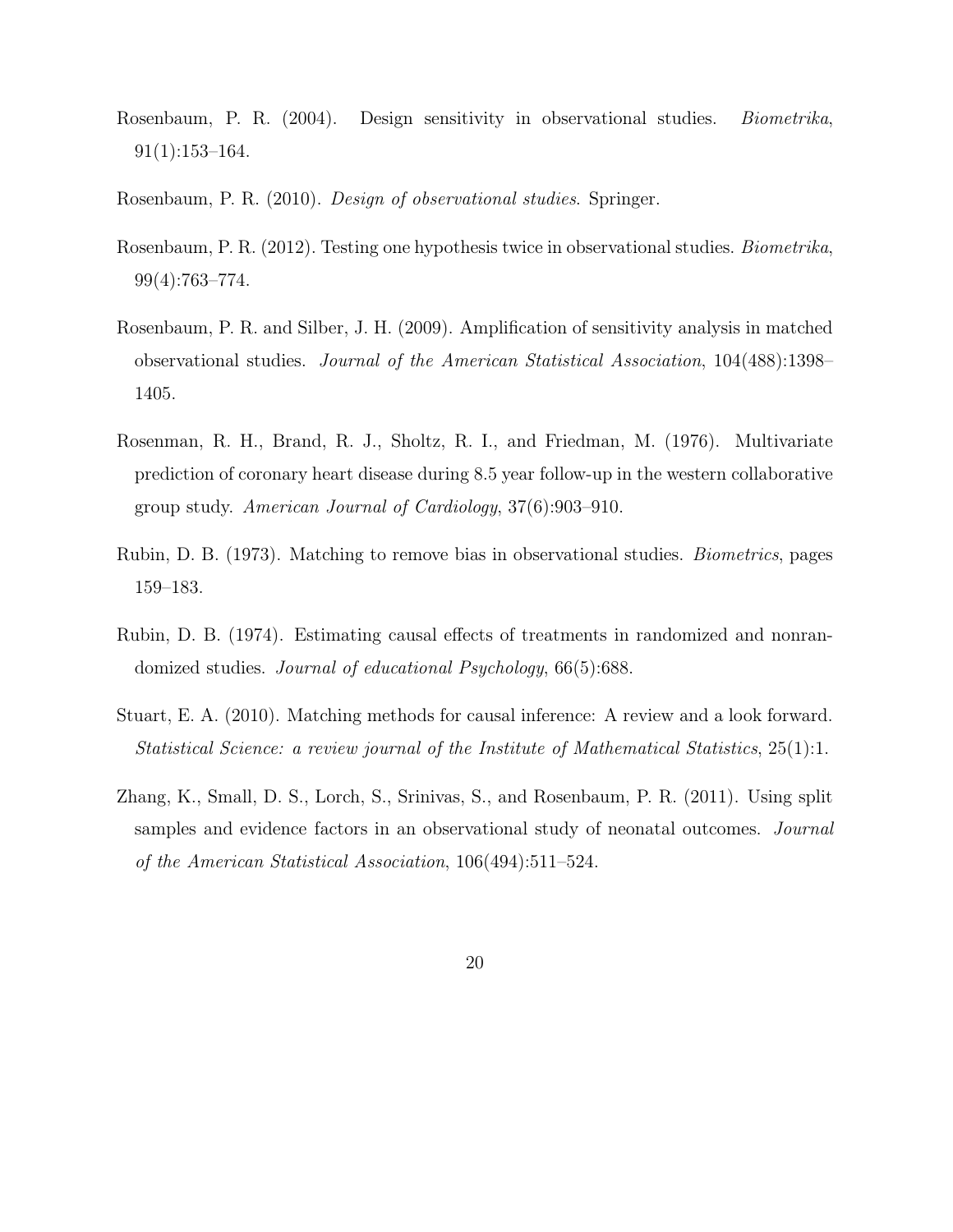- <span id="page-20-1"></span>Zhao, Q. (2019). On sensitivity value of pair-matched observational studies. Journal of the American Statistical Association, 114(526):713–722.
- <span id="page-20-0"></span>Zubizarreta, J. R. and Keele, L. (2017). Optimal multilevel matching in clustered observational studies: A case study of the effectiveness of private schools under a large-scale voucher system. Journal of the American Statistical Association, 112(518):547–560.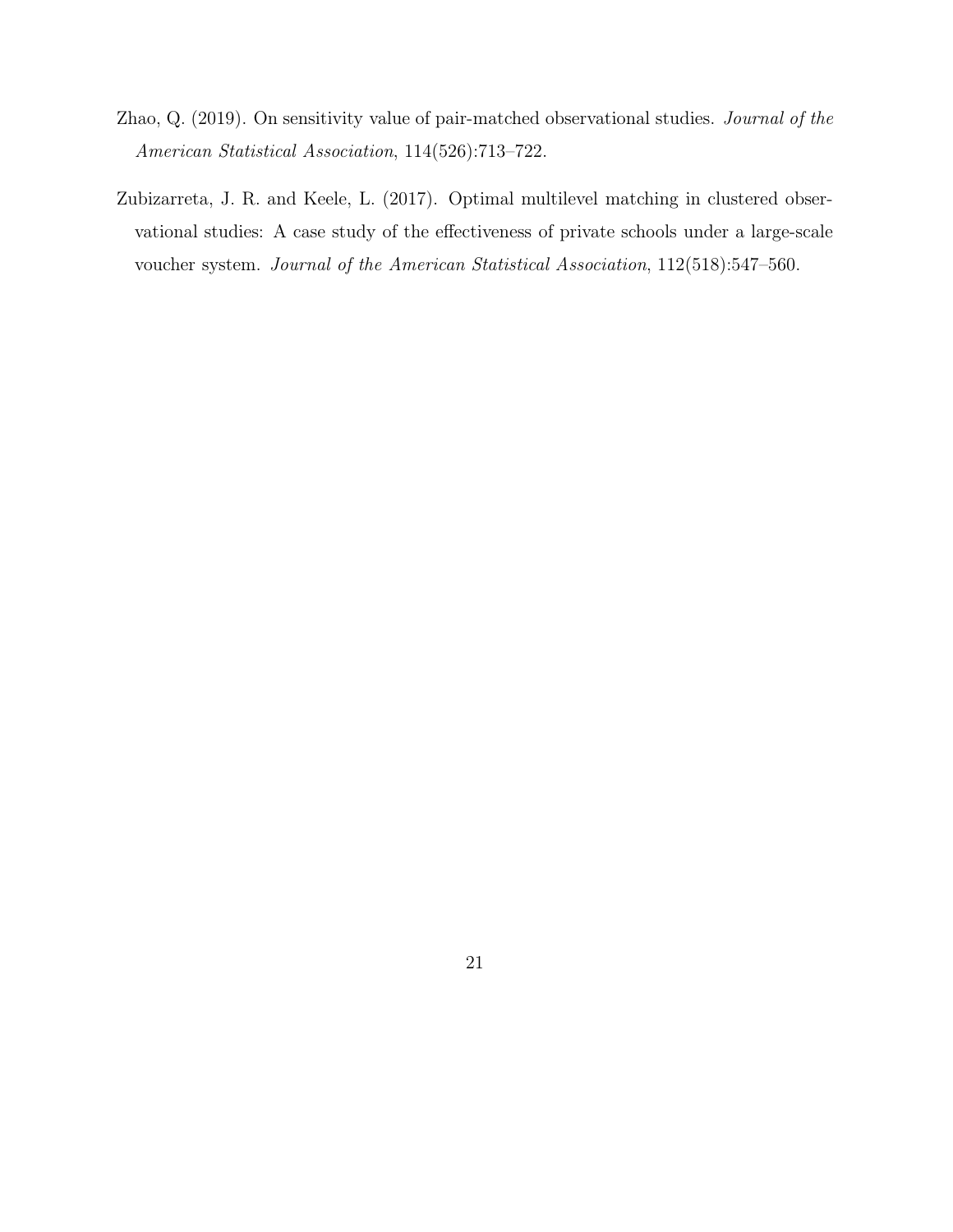## Supplementary Material for "On Interactions Between Observed and Unobserved Covariates in Matched Observational Studies"

## A derivation of equation [\(3\)](#page-6-0)

According to the definition of  $\Gamma$  in the Rosenbaum bounds [\(1\)](#page-4-0),

$$
\Gamma = \max_{i,j,j'} \frac{\pi_{ij}(1 - \pi_{ij'})}{\pi_{ij'}(1 - \pi_{ij})}
$$
 subject to  $\mathbf{x}_{ij} = \mathbf{x}_{ij'}$  and  $u_{ij} \in [0,1]$  for all  $i, j, j'.$ 

So we have under model [\(2\)](#page-5-0),

$$
\Gamma = \max_{i,j,j'} \max_{u_{ij}, u_{ij'} \in [0,1]} \frac{\pi_{ij}(1 - \pi_{ij'})}{\pi_{ij'}(1 - \pi_{ij})}
$$
\n
$$
= \max_{i,j,j'} \max_{u_{ij}, u_{ij'} \in [0,1]} \frac{\exp\{g(\mathbf{x}_{ij}) + \beta^T \mathbf{x}_{ij} \times u_{ij} + \gamma u_{ij}\}}{\exp\{g(\mathbf{x}_{ij'}) + \beta^T \mathbf{x}_{ij'} \times u_{ij'} + \gamma u_{ij'}\}}
$$
\n
$$
= \max_{i,j,j'} \max_{u_{ij}, u_{ij'} \in [0,1]} \exp\{(\beta^T \mathbf{x}_i + \gamma)(u_{ij} - u_{ij'})\} \quad \text{(since } \mathbf{x}_{ij} = \mathbf{x}_{ij'} = \mathbf{x}_i\}
$$
\n
$$
= \max_{i,j,j'} \exp(|\beta^T \mathbf{x}_i + \gamma|)
$$
\n
$$
= \max_{i=1,\dots,I} \exp(|\beta^T \mathbf{x}_i + \gamma|).
$$

Therefore the desired equation holds.

### Proof of Theorem [1](#page-6-1)

*Proof.* Let  $\mathbf{x}^* \in \{\mathbf{x}_1, \dots, \mathbf{x}_I\}$  be an observed covariate vector such that  $\Gamma = \max_{i=1,\dots,I} \exp(|\beta^T \mathbf{x}_i + \beta^T \mathbf{x}_i|^2)$  $\gamma$ |) = exp(| $\beta^T \mathbf{x}^* + \gamma$ |) > 1. Since there exist two matched sets  $i_1$  and  $i_2$  such that  $\mathbf{x}_{i_1} \neq \pm \mathbf{x}_{i_2}$ ,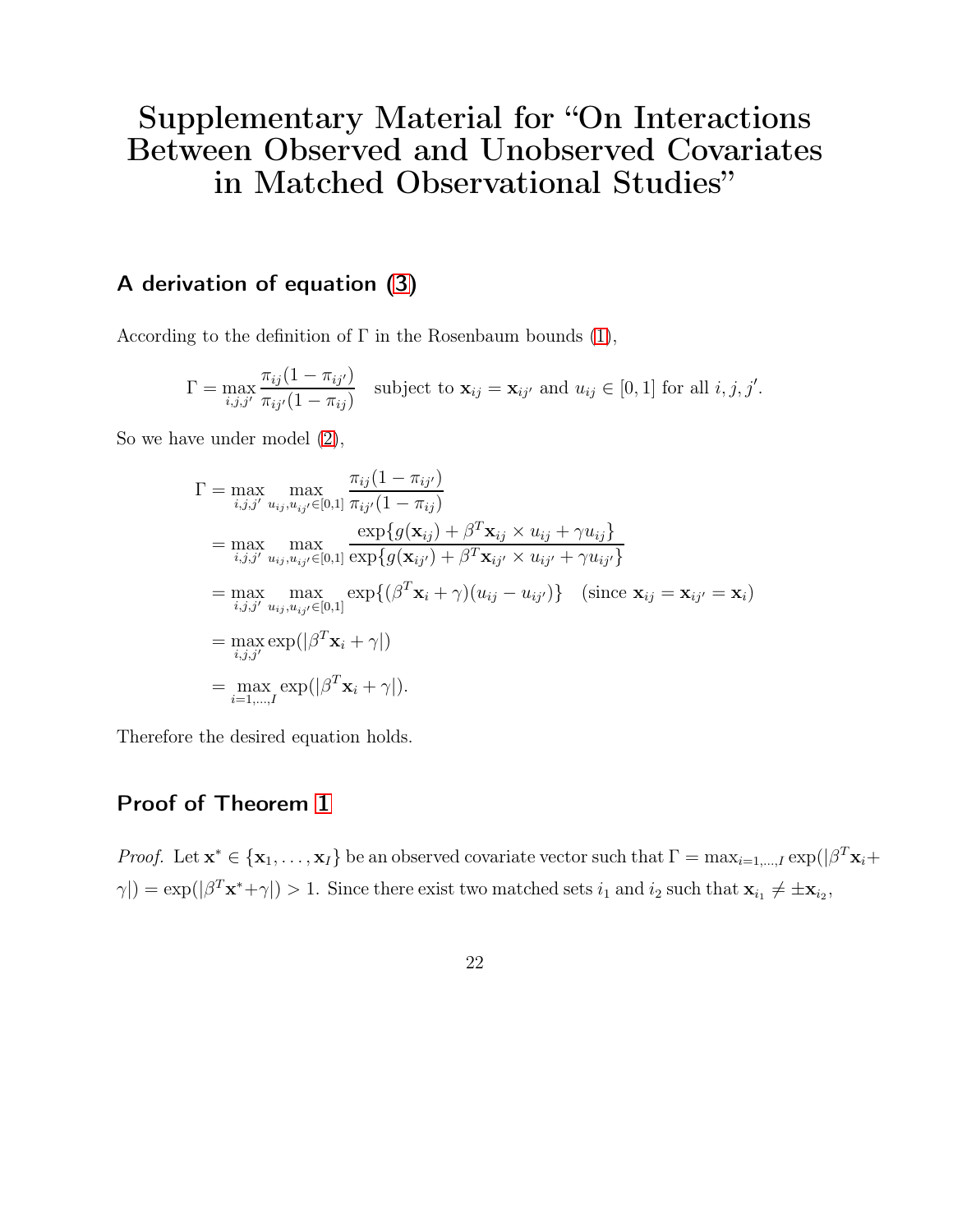we have  $\{x_1, \ldots, x_I\} \setminus \{x^*, -x^*\} \neq \emptyset$ . For any matched set i such that  $x_i \neq \pm x^*$ , define the set

$$
E_i = \left\{ \beta^T \in \mathbb{R}^K : \exp(|\beta^T \mathbf{x}_i + \gamma|) = \exp(|\beta^T \mathbf{x}^* + \gamma|) \text{ and } \beta^T \neq \mathbf{0} \right\}.
$$

Since  $\mathbf{x}_i \neq \pm \mathbf{x}^*$ , for any  $\gamma \in \mathbb{R}$  we have

$$
E_i = \left\{ \beta^T \in \mathbb{R}^K : \ \beta^T(\mathbf{x}_i - \mathbf{x}^*) = 0 \ \text{and} \ \ \beta^T \neq \mathbf{0} \right\} \cup \left\{ \beta^T \in \mathbb{R}^K : \ \beta^T(\mathbf{x}_i + \mathbf{x}^*) + 2\gamma = 0 \ \text{and} \ \ \beta^T \neq \mathbf{0} \right\}
$$

is a subset of  $\mathbb{R}^K$  of Lebesgue measure zero. Let  $E = \bigcup_{i:\; \mathbf{x}_i \neq \pm \mathbf{x}^*} E_i$ , then E is also a subset of  $\mathbb{R}^K$  of Lebesgue measure zero. For any matched set *i* such that  $\mathbf{x}_i \neq \pm \mathbf{x}^*$ , when  $\beta^T \neq \mathbf{0}$ and  $\beta^T \notin E$ , note that

$$
\frac{\pi_{ij}(1-\pi_{ij'})}{\pi_{ij'}(1-\pi_{ij})} = \frac{\exp\{g(\mathbf{x}_{ij}) + \beta^T \mathbf{x}_{ij} \times u_{ij} + \gamma u_{ij}\}}{\exp\{g(\mathbf{x}_{ij'}) + \beta^T \mathbf{x}_{ij'} \times u_{ij'} + \gamma u_{ij'}\}}
$$
\n
$$
= \exp\{(\beta^T \mathbf{x}_i + \gamma)(u_{ij} - u_{ij'})\} \quad (\text{since } \mathbf{x}_{ij} = \mathbf{x}_{ij'} = \mathbf{x}_i)
$$
\n
$$
\leq \exp(|\beta^T \mathbf{x}_i + \gamma|) \quad (\text{since } u_{ij}, u_{ij'} \in [0, 1])
$$
\n
$$
< \exp(|\beta^T \mathbf{x}^* + \gamma|) \quad (\text{by definition of } E)
$$
\n
$$
= \Gamma,
$$

therefore setting  $\Upsilon_i = \exp(|\beta^T \mathbf{x}_i + \gamma|)$  we have, by symmetry,

$$
\Gamma^{-1} < \exp(-|\beta^T \mathbf{x}_i + \gamma|) \le \frac{\pi_{ij}(1 - \pi_{ij'})}{\pi_{ij'}(1 - \pi_{ij})} \le \exp(|\beta^T \mathbf{x}_i + \gamma|) < \Gamma, \text{ for all } j, j'.
$$
\ndesired result follows.

So the desired result follows.

## Proof of Theorem [2](#page-8-2)

*Proof.* Under model [\(4\)](#page-7-0), according to the definition of  $\Gamma$  in the Rosenbaum bounds [\(1\)](#page-4-0), we have

$$
\Gamma = \max_{i,j,j'} \frac{\pi_{ij}(1 - \pi_{ij'})}{\pi_{ij'}(1 - \pi_{ij})}
$$
 subject to  $\mathbf{x}_{ij} = \mathbf{x}_{ij'}$  and  $u_{ij} \in [0,1]$  for all  $i, j, j',$ 

23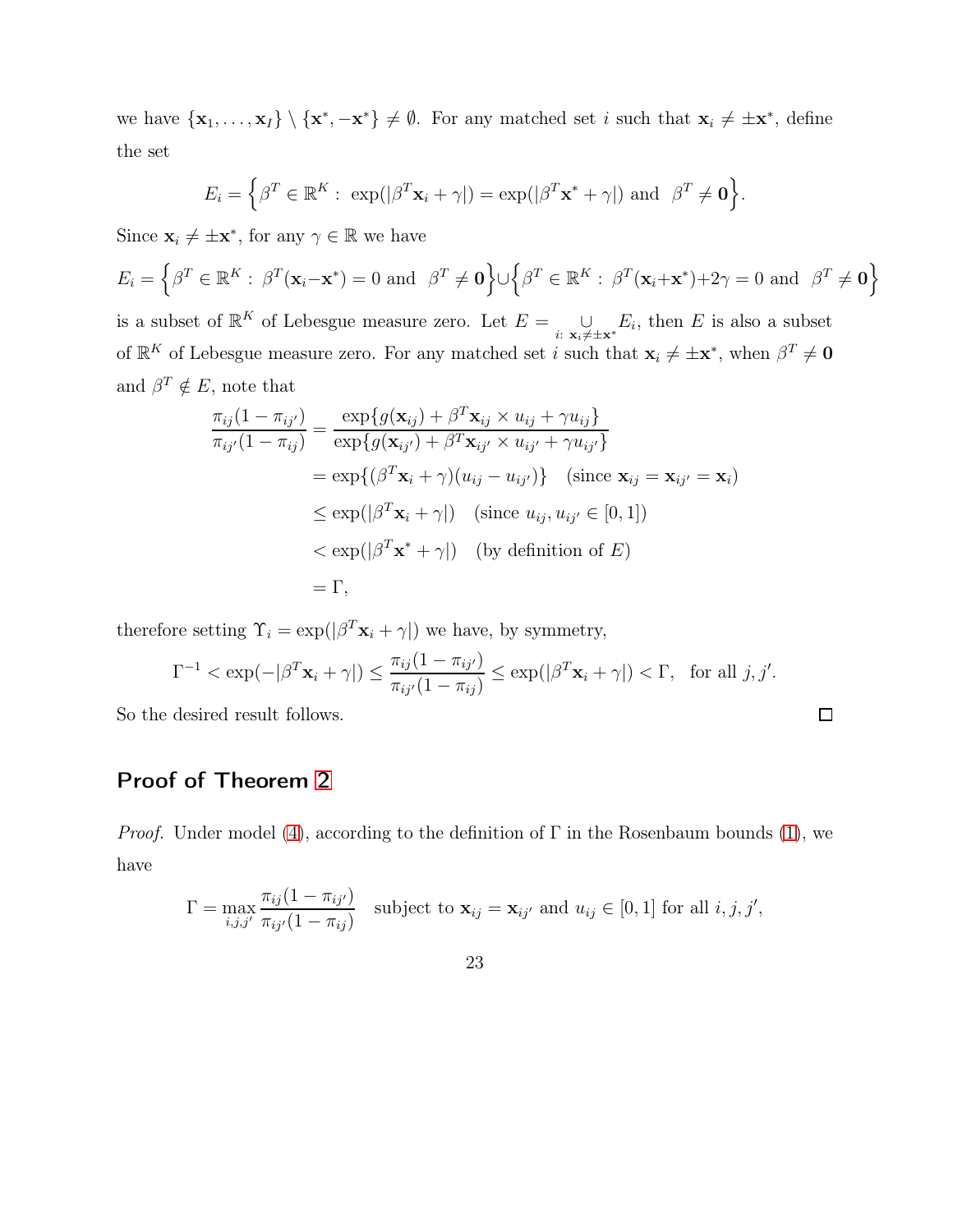where

$$
\frac{\pi_{ij}(1-\pi_{ij'})}{\pi_{ij'}(1-\pi_{ij})} = \frac{\exp\{g(\mathbf{x}_{ij}) + \tilde{\beta} \tilde{x}_{ij(k)} u_{ij} + \gamma u_{ij}\}}{\exp\{g(\mathbf{x}_{ij'}) + \tilde{\beta} \tilde{x}_{ij'(k)} u_{ij'} + \gamma u_{ij'}\}}
$$
\n
$$
= \exp\{(\tilde{\beta} \tilde{x}_{i(k)} + \gamma)(u_{ij} - u_{ij'})\} \quad \text{(since } \mathbf{x}_{ij} = \mathbf{x}_{ij'} = \mathbf{x}_i \text{ and } \tilde{x}_{ij(k)} = \tilde{x}_{ij'(k)} = \tilde{x}_{i(k)})
$$
\n
$$
\leq \exp(|\tilde{\beta} \tilde{x}_{i(k)} + \gamma|) \quad \text{(since } u_{ij}, u_{ij'} \in [0, 1]).
$$

Therefore, we have

$$
\Gamma = \max_{i,j,j'} \frac{\pi_{ij}(1 - \pi_{ij'})}{\pi_{ij'}(1 - \pi_{ij})} \quad \text{subject to } \mathbf{x}_{ij} = \mathbf{x}_{ij'} \text{ and } u_{ij} \in [0, 1] \text{ for all } i, j, j'
$$
\n
$$
= \max_{i=1,\dots,I} \exp(|\widetilde{\beta} \ \widetilde{x}_{i(k)} + \gamma|)
$$
\n
$$
= \max \{ \exp(|\gamma|), \exp(|\widetilde{\beta} + \gamma|) \} \quad \left(\text{since } \widetilde{x}_{i(k)} = (x_{i(k)} - \min_i x_{i(k)}) / (\max_i x_{i(k)} - \min_i x_{i(k)}) \in [0, 1] \right).
$$

• Case 1:  $|\lambda| = |\frac{\tilde{\beta} + \gamma}{\gamma}|$  $|\frac{+\gamma}{\gamma}| \leq 1$ . In this case we have  $\Gamma = \max\{\exp(|\gamma|), \exp(|\beta + \gamma|)\}$  $\exp(|\gamma|)$ . Therefore, we have

$$
\frac{\pi_{ij}(1 - \pi_{ij'})}{\pi_{ij'}(1 - \pi_{ij})} \le \exp(|\widetilde{\beta}| \widetilde{x}_{i(k)} + \gamma|)
$$
  
=  $\exp\left\{ |\gamma| \times |(\frac{\widetilde{\beta} + \gamma}{\gamma} - 1) \widetilde{x}_{i(k)} + 1| \right\}$   
=  $\Gamma^{|(\lambda - 1)\widetilde{x}_{i(k)} + 1|}$  (since  $\Gamma = \exp(|\gamma|)$  and  $\lambda = \frac{\widetilde{\beta} + \gamma}{\gamma}$ ).

Therefore, by symmetry we have

$$
\Gamma^{-|(\lambda-1)\widetilde{x}_{i(k)}+1|} \leq \frac{\pi_{ij}(1-\pi_{ij'})}{\pi_{ij'}(1-\pi_{ij})} \leq \Gamma^{|(\lambda-1)\widetilde{x}_{i(k)}+1|}, \text{ for all } i, j, j',
$$

and the above bounds are sharp in the sense that the upper bound can be achieved when  $u_{ij} - u_{ij'} = \text{sign}(\tilde{\beta} \tilde{x}_{i(k)} + \gamma)$ , and the lower bound can be achieved when  $u_{ij} - u_{ij'} = -\text{sign}(\tilde{\beta} \tilde{x}_{i(k)} + \gamma)$ , where we let  $\text{sign}(x)$  equal 1 if  $x > 0$ , equal −1 if

24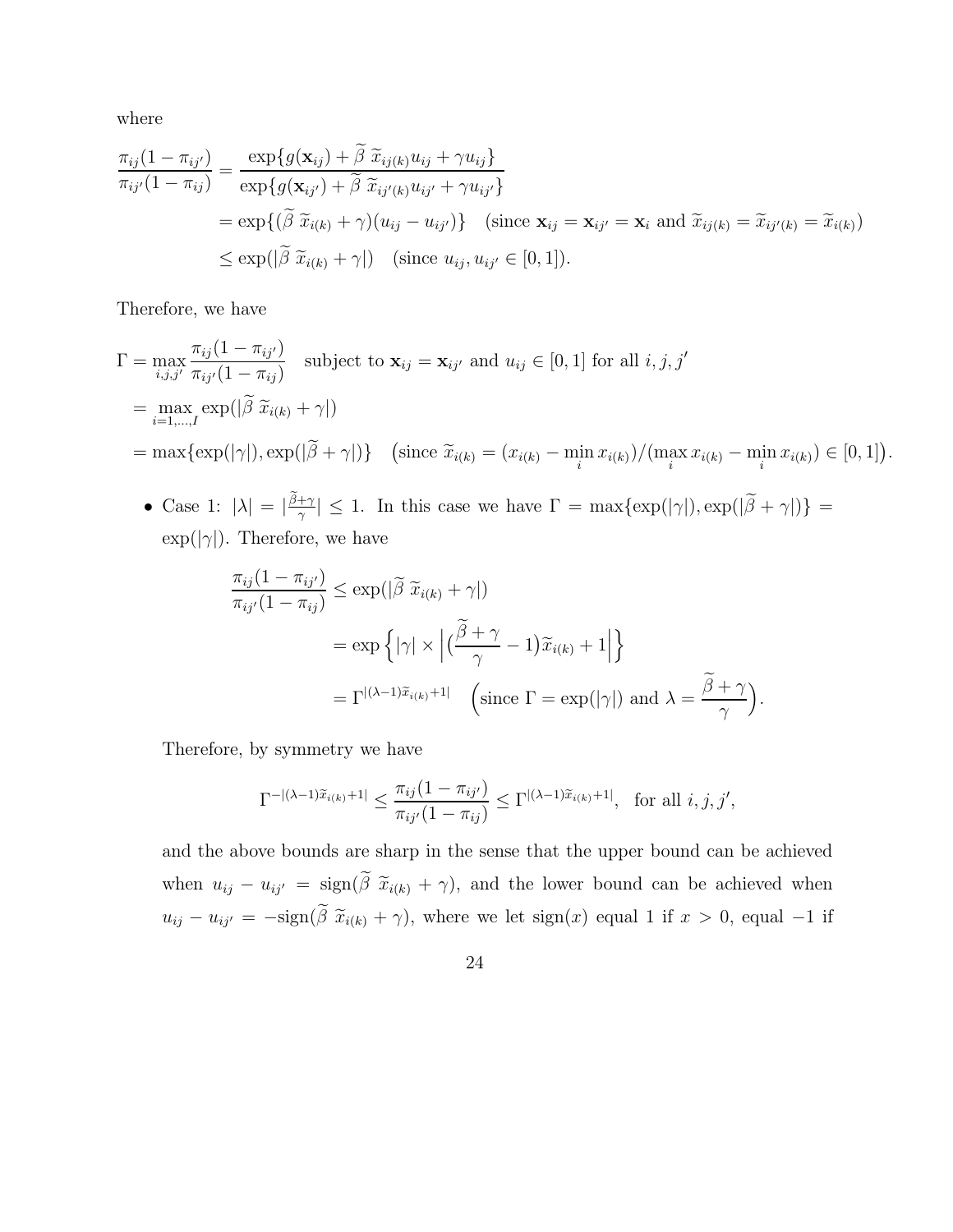$x < 0$ , and equal 0 if  $x = 0$ . Since  $\widetilde{x}_{i(k)} \in [0, 1]$  and  $|\lambda| \leq 1$ , we have  $\Gamma^{|\lambda-1|\tilde{x}_{i(k)}+1|} \leq \Gamma$ and the equality holds if and only if at least one of the following three conditions holds: (a)  $\lambda = 1$ ; (b)  $x_{i(k)} = \min_i x_{i(k)}$  (i.e.,  $\tilde{x}_{i(k)} = 0$ ); (c)  $\lambda = -1$  and  $x_{i(k)} = \max_i x_{i(k)}$  $(i.e., \widetilde{x}_{i(k)} = 1).$ 

• Case 2:  $|\lambda| = |\frac{\tilde{\beta}+\gamma}{\gamma}|$  $\frac{f(\gamma)}{\gamma}$  > 1. In this case we have  $\Gamma = \max\{\exp(|\gamma|), \exp(|\beta + \gamma|)\}$  $\exp(|\widetilde{\beta} + \gamma|)$ . So we have

$$
\frac{\pi_{ij}(1 - \pi_{ij'})}{\pi_{ij'}(1 - \pi_{ij})} \le \exp(|\widetilde{\beta} \ \widetilde{x}_{i(k)} + \gamma|)
$$
\n
$$
= \exp\left\{|\widetilde{\beta} + \gamma| \times \left| \left(1 - \frac{\gamma}{\widetilde{\beta} + \gamma}\right) \widetilde{x}_{i(k)} + \frac{\gamma}{\widetilde{\beta} + \gamma}\right| \right\}
$$
\n
$$
= \Gamma^{|\left(1 - \lambda^{-1}\right) \widetilde{x}_{i(k)} + \lambda^{-1}|} \quad \left(\text{since } \Gamma = \exp(|\widetilde{\beta} + \gamma|) \text{ and } \lambda = \frac{\widetilde{\beta} + \gamma}{\gamma}\right).
$$

Therefore, by symmetry we have

$$
\Gamma^{-|(1-\lambda^{-1})\tilde{x}_{i(k)}+\lambda^{-1}|} \leq \frac{\pi_{ij}(1-\pi_{ij'})}{\pi_{ij'}(1-\pi_{ij})} \leq \Gamma^{|(1-\lambda^{-1})\tilde{x}_{i(k)}+\lambda^{-1}|}, \text{ for all } i, j, j',
$$

and the above bounds are sharp, which is similar to the argument in Case 1. Since  $\widetilde{x}_{i(k)} \in$ [0, 1] and  $|\lambda| > 1$ , we have  $\Gamma^{|(1-\lambda^{-1})\tilde{x}_{i(k)}+\lambda^{-1}|} \leq \Gamma$  and the equality holds if and only if  $x_{i(k)} = \max_i x_{i(k)}$  (i.e.,  $\tilde{x}_{i(k)} = 1$ ).

The desired result follows from combining the arguments in Case 1 and Case 2.

 $\Box$ 

### Proof of Corollary [1](#page-9-0)

*Proof.* Consider the  $\Gamma_{\lambda,i}$  defined in Theorem [2.](#page-8-2)

- Case 1:  $|\lambda| = 1$ . In this case, we have  $\Gamma_{\lambda,i} = \Gamma^{|(\lambda-1)\tilde{x}_{i(k)}+1|} = \Gamma$  for  $x_{i(k)} \in \{0,1\}$ .
- Case 2:  $|\lambda|$  < 1. In this case, if  $x_{i(k)} = 0$ , we have  $\Gamma_{\lambda,i} = \Gamma^{|\lambda-1|\tilde{x}_{i(k)}+1|} = \Gamma$ . If  $x_{i(k)} = 1$ , we have  $\Gamma_{\lambda,i} = \Gamma^{|\lambda-1|\tilde{x}_{i(k)}+1|} = \Gamma^{|\lambda|}.$